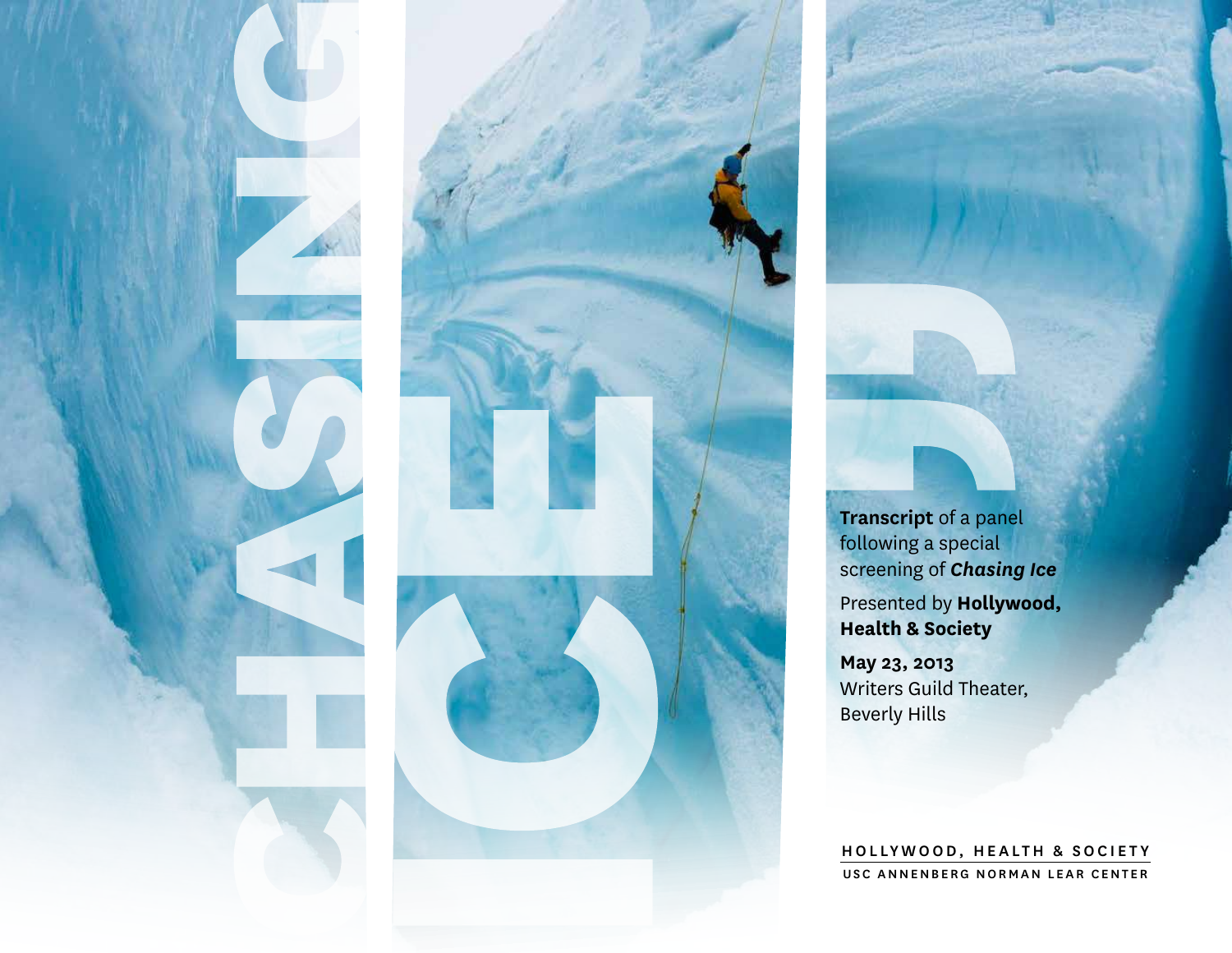

### USC ANNENBERG The Norman Lear

#### **The Norman Lear Center**

The Norman Lear Center is a nonpartisan research and public policy center that studies the social, political, economic and cultural impact of entertainment on the world. The Lear Center translates its findings into action through testimony, journalism, strategic research and innovative public outreach campaigns. On campus, from its base in the USC Annenberg School for Communication & Journalism, the Lear Center builds bridges between schools and disciplines whose faculty study aspects of entertainment, media and culture. Beyond campus, it bridges the gap between the entertainment industry and academia, and between them and the public. Through scholarship and research; through its conferences, public events and publications; and in its attempts to illuminate and repair the world, the Lear Center works to be at the forefront of discussion and practice in the field.

For more information, visit [www.learcenter.org](http://www.learcenter.org)

### **HOLLYWOOD** HEALTH & **SCIETY**

#### **Hollywood, Health & Society**

Hollywood, Health & Society (HH&S), a program of the Norman Lear Center, provides entertainment industry professionals with accurate and timely information for storylines on health and climate change. Funded by the Centers for Disease Control and Prevention, the Bill & Melinda Gates Foundation, The California Endowment, the Grantham Foundation, ClimateWorks, Skoll Global Threats Fund, among others, HH&S recognizes the profound impact that entertainment media have on individual knowledge and behavior. HH&S supplies writers and producers with accurate health information through individual consultations, tip sheets, group briefings, a technical assistance hotline, panel discussions at the Writers Guild of America, West, a quarterly newsletter and web links to health information and public service announcements. The program also conducts extensive evaluations on the content and impact of TV health storylines.

For more information, visit [www.usc.edu/hhs](http://www.usc.edu/hhs)

➻ To watch a video of the full panel discussion, part of the HH&S outreach to writers, **[click or tap here.](http://www.youtube.com/watch?v=3b7L3FlmgJI&list=PLAbYTqOG8L-vVc1z5NcCOFM3QfENTTfoE&index=7)**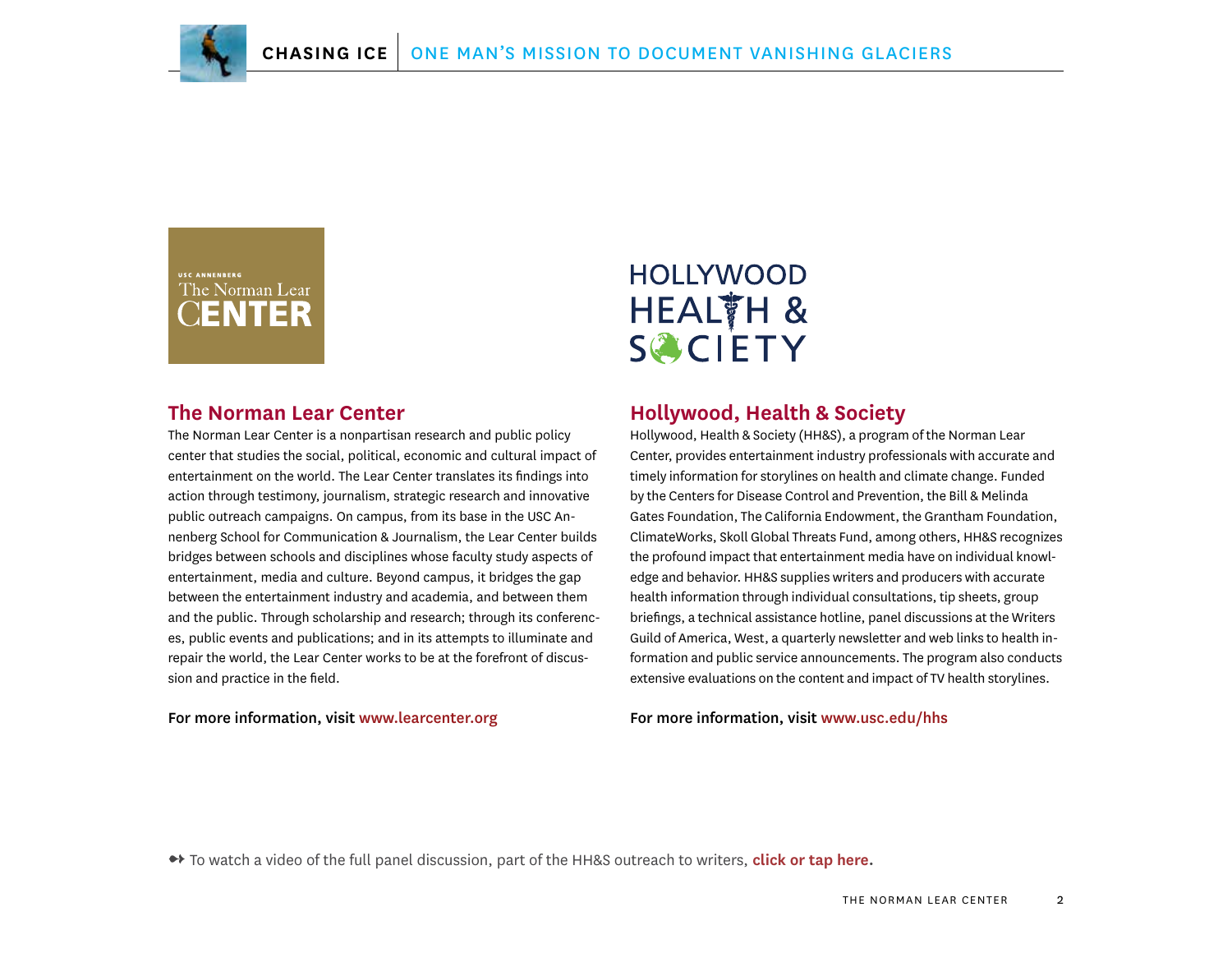

## **Participants**  $U_{\mathcal{R}}$ **GIN**  $\bullet$  $\bullet$  and  $\bullet$  $\bullet$  $\bullet$  Fig. **Part**



**PAULA DUPRÉ PESMEN** worked for more than 16 years as an associate producer for filmmaker Chris Columbus and 1492 Pictures. During that time she was part of many successful feature film projects, including *Mrs. Doubtfire*; *Home Alone 2: Lost in New York; Rent*; *Harry Potter and the Prisoner of Azkaban*; *Harry Potter and the Chamber of Secrets*; *Harry Potter and the Sorcerer's Stone*; *Stepmom* and *Jingle All The Way*. She began working in 2005 as a documentary producer with the Oceanic Preservation Society in her hometown of Boulder with director Louie Psihoyos on the Academy Award-winning film *The Cove*, which premiered at Sundance and later went on to win awards at dozens of film festivals worldwide. For *The Cove*, she was also honored with the Producer of the Year award in 2010 by the Producers Guild of America. Beginning in 2009, she became a producer for the award-winning documentary *Chasing Ice* with director Jeff Orlowski, bringing the beautiful and haunting images to the screen through the work of National Geographic photographer James Balog. In 2005 DuPré Pesmen founded the nonprofit organization There With Care, which has provided fundamental support services to families facing the critical illness of their children.



**MARK MONROE** A journalism graduate from the University of Oklahoma, Mark Monroe worked in television in Atlanta as a CNN news writer for *Headline News* and *Newsnight*. Since then, he has become an award-winning documentary filmmaker whose writing credits include the multi-award-winning *Chasing Ice*, the Academy Award-winning *The Cove* (for which Mark won a 2010 Best Documentary Script award from the WGA), *Last Play at Shea*, *The Pat Tillman Story* and *Morning Light*, which he also directed. In addition, he has produced biography-style television programs that include *Fearless; Beyond the Glory*; *Project Greenlight*; *Titanic: Secrets Revealed* and *The Greatest: Muhammad Ali*. In addition to *Chasing Ice* and *The Cove*, he has been working on numerous documentary feature films on such wide-ranging subjects as Formula 1 racing, Somali pirates, mountain climbing and ocean explorer Sylvia Earle. Another of his projects, *The Singing Planet*, is director Louis Psihoyos' follow-up film to *The Cove*.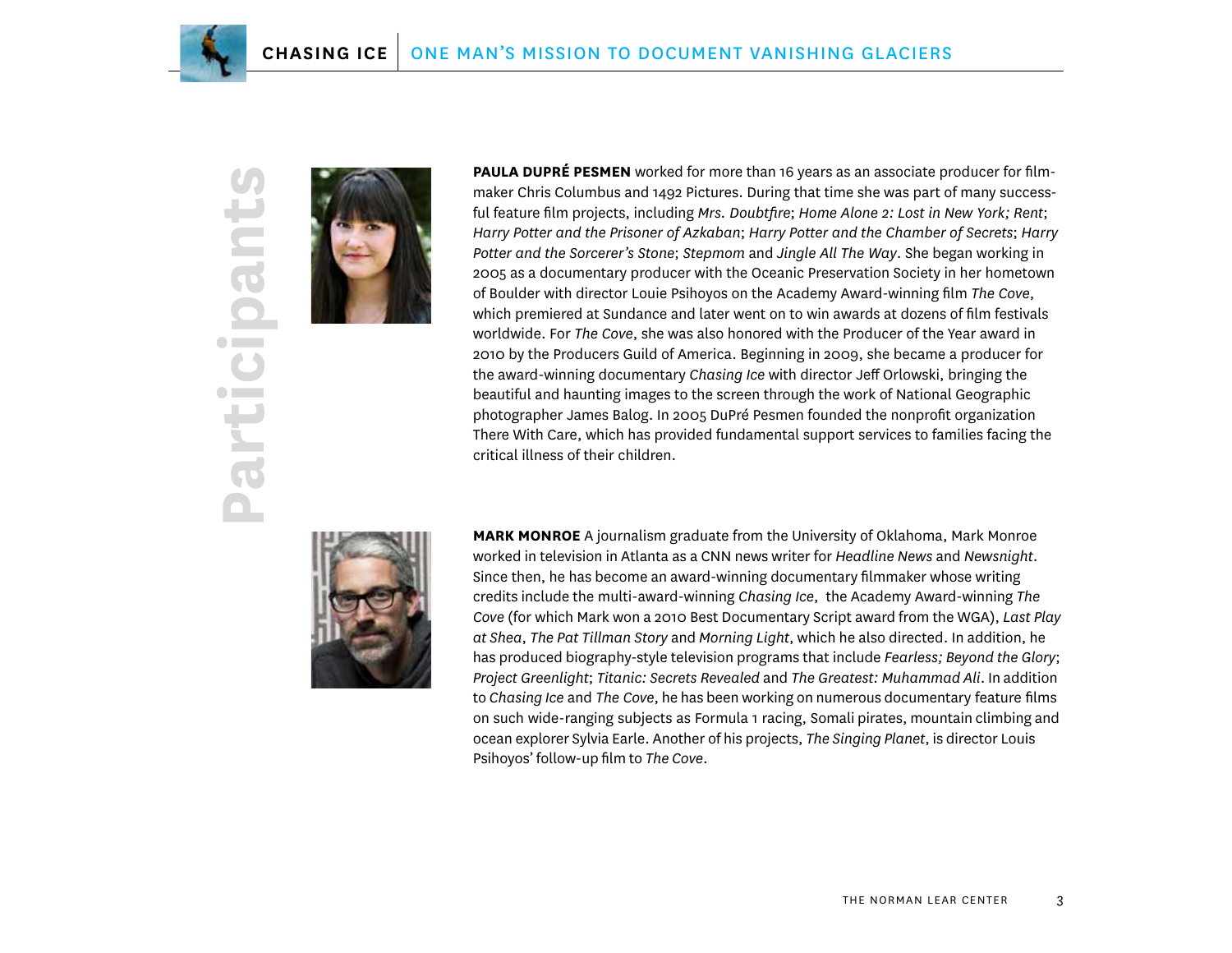

# **SA Participants** Dan  $\bullet$  and  $\bullet$  $\bullet$  $\bullet$  1000 **Parti**



**DR. JOSH WILLIS** is the lead NASA scientist on the Jason satellite missions, which measure the rising oceans from space. He's one of the world's leading experts on global sea level rise and the ocean's role in global warming and climate change, having contributed to both national and international climate assessments such as the Intergovernmental Panel on Climate Change reports. In 2004, he earned a Ph.D. in oceanography from the Scripps Institution of Oceanography in San Diego. From there, he moved to NASA's Jet Propulsion Lab, where he continues to study changes in the world's oceans, ice sheets and global climate.



**DR. PAUL BUNJE** is a senior director for prize development in ocean health at the XPRIZE Foundation, with more than 12 years of experience in science, policy, education and environmental leadership. Before joining the foundation, he served as the founding executive director of the UCLA Center for Climate Change Solutions and as the managing director of the Los Angeles Regional Collaborative for Climate Action and Sustainability. In these roles, he facilitated innovative research and communication among scientists, decision-makers and the public, and spearheaded the creation of regional climate change programs for Los Angeles County. Dr. Bunje has lived and conducted scientific research in Europe, the Middle East and the Pacific—providing first-hand insight into the diverse challenges we face in protecting critical habitats and communities. He is trained in biology, with a bachelor of science from the University of Southern California and a Ph.D. from UC Berkeley. Lastly, he is an associate researcher at the UCLA Institute of the Environment and Sustainability, and continues to serve in a number of leadership roles in environment, energy and sustainability.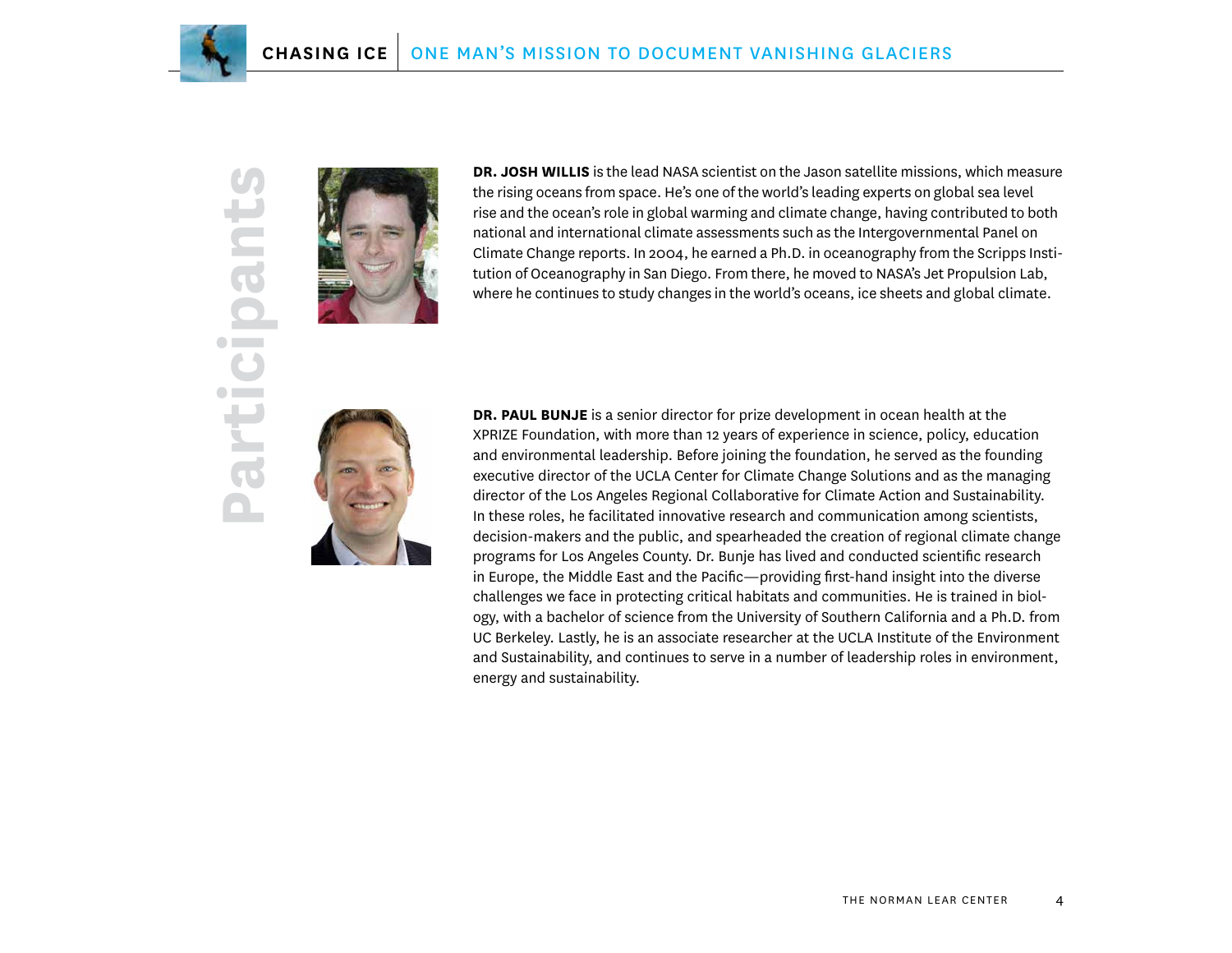

# $\mathbf{C}$ **Participants** Dan  $\bullet$   $\Box$  $\bullet$  $\bullet$  1  $\rightarrow$ **Part**



**DEBBIE LEVIN** is regarded as a true thought-leader in the "green movement," merging environmental awareness with entertainment platforms and people. As president of the Environmental Media Association (EMA), Levin works to garner attention for pressing environmental issues by leveraging the power and visibility of entertainment media and celebrity. The organization has grown into a diverse group of industry professionals from film, television and music, and under Levin it has been transformed into a marketer of eco-healthy messages and a magnet for young Hollywood. She has recruited various celebrities for EMA's board of directors and created a Young Hollywood Board comprised of notables such as Amy Smart, Rosario Dawson and Olivia Wilde. Since 1991, the EMA Awards have been the premier awards event solely devoted to the entertainment industry's environmental efforts, and Levin pioneered the concept of the "green carpet" at awards shows, where celebrities forgo limos in favor of arriving in hybrid or alternative fuel vehicles. In 2004 Levin brought together leaders in the film and television businesses (network execs, producers, talent) to create the EMA Green Seal program, which simultaneously promotes sustainable production methods and highlights those in the industry who've made strides incorporating such practices into both film and TV productions.



**SANDRA DE CASTRO BUFFINGTON** is director of Hollywood, Health & Society, a program of the USC Annenberg Norman Lear Center. For her work with the entertainment industry, Sandra was named one of the "100 Most Influential Hispanics" in America by Poder Magazine, and has received numerous other honors, including the USAID MAQ Outstanding Achievement Award. Her vasectomy campaign in Brazil won seven international advertising awards, including a Bronze Lion at Cannes and a Gold Medal at the London International Advertising Awards. She led Hollywood writers and producers on trips to South Africa and India in 2011, and helped create the Storybus Tour series and Climate Change Initiative. In 2013, Sandra designed and launched a global network of centers for entertainment education in India and Nigeria, with the hub in L.A., to mainstream socially provocative cinema and television. She is a former associate faculty member at the Johns Hopkins University Bloomberg School of Public Health, and currently serves on the boards of the Harvard Medical School Personal Genetics Education Project, Women@The Frontier and Primary Purpose Productions.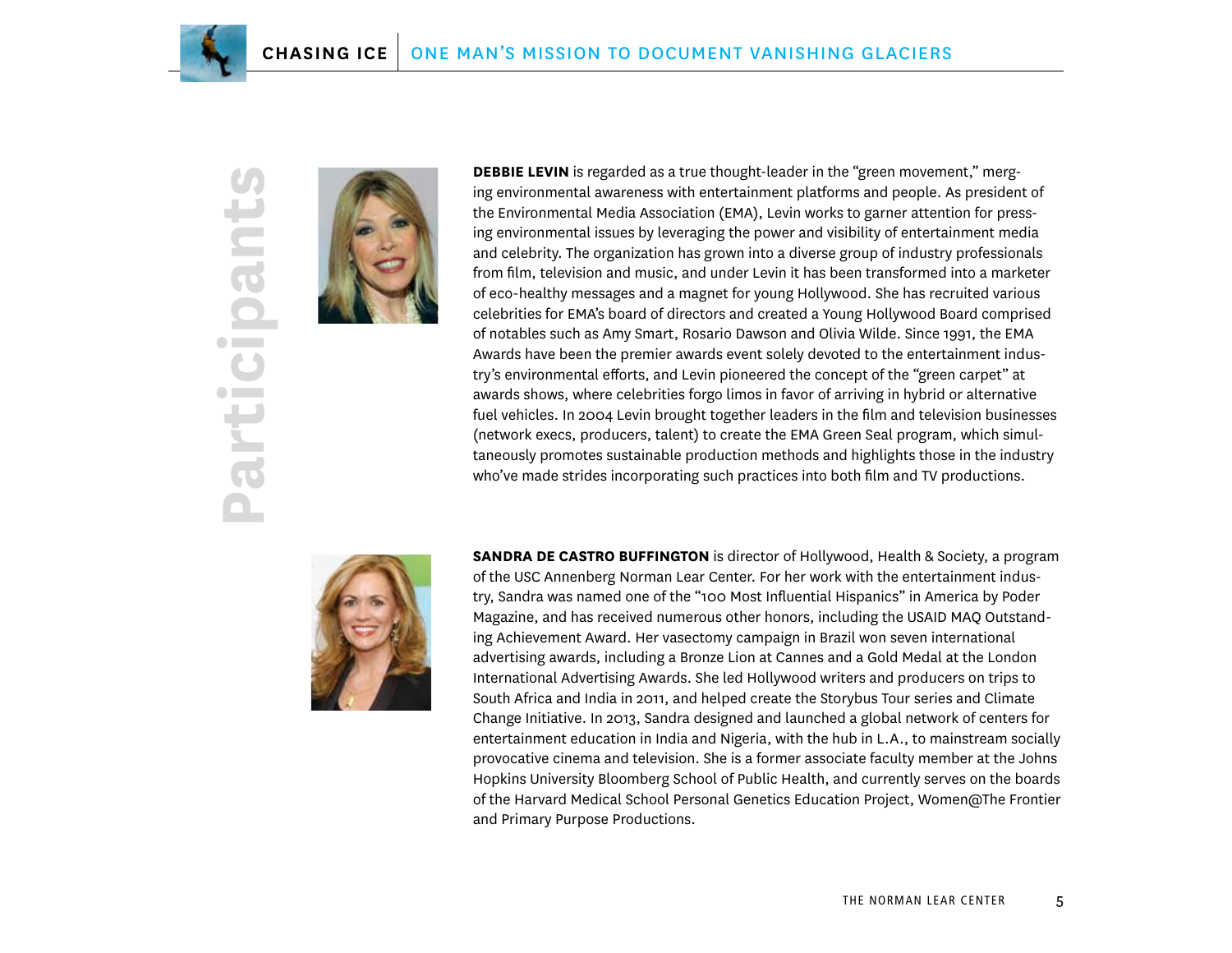

# U **Participants**an  $\bullet$  $\bullet$  and  $\bullet$  $\bullet$  $\bullet$  H  $\rightarrow$ Parti



**MARTIN KAPLAN** holds the Norman Lear Chair in Entertainment, Media and Society at the USC Annenberg School, where he was associate dean for 10 years. He is the founding director of the school's Norman Lear Center, whose mission is to study and shape the impact of media and entertainment on society. He was Vice President Walter Mondale's chief speechwriter and deputy campaign manager of Mondale's presidential bid. He worked at Walt Disney Studios for 12 years, where he was first a feature films vice president and then a screenwriter/producer. His movie credits include *The Distinguished Gentleman*, starring Eddie Murphy, and the film adaptation of Michael Frayn's *Noises Off*. A summa cum laude in molecular biology from Harvard College, where he was president of The Harvard Lampoon, he won a First in English as a Marshall Scholar at Cambridge University, and he holds a Ph.D. from Stanford in modern thought and literature.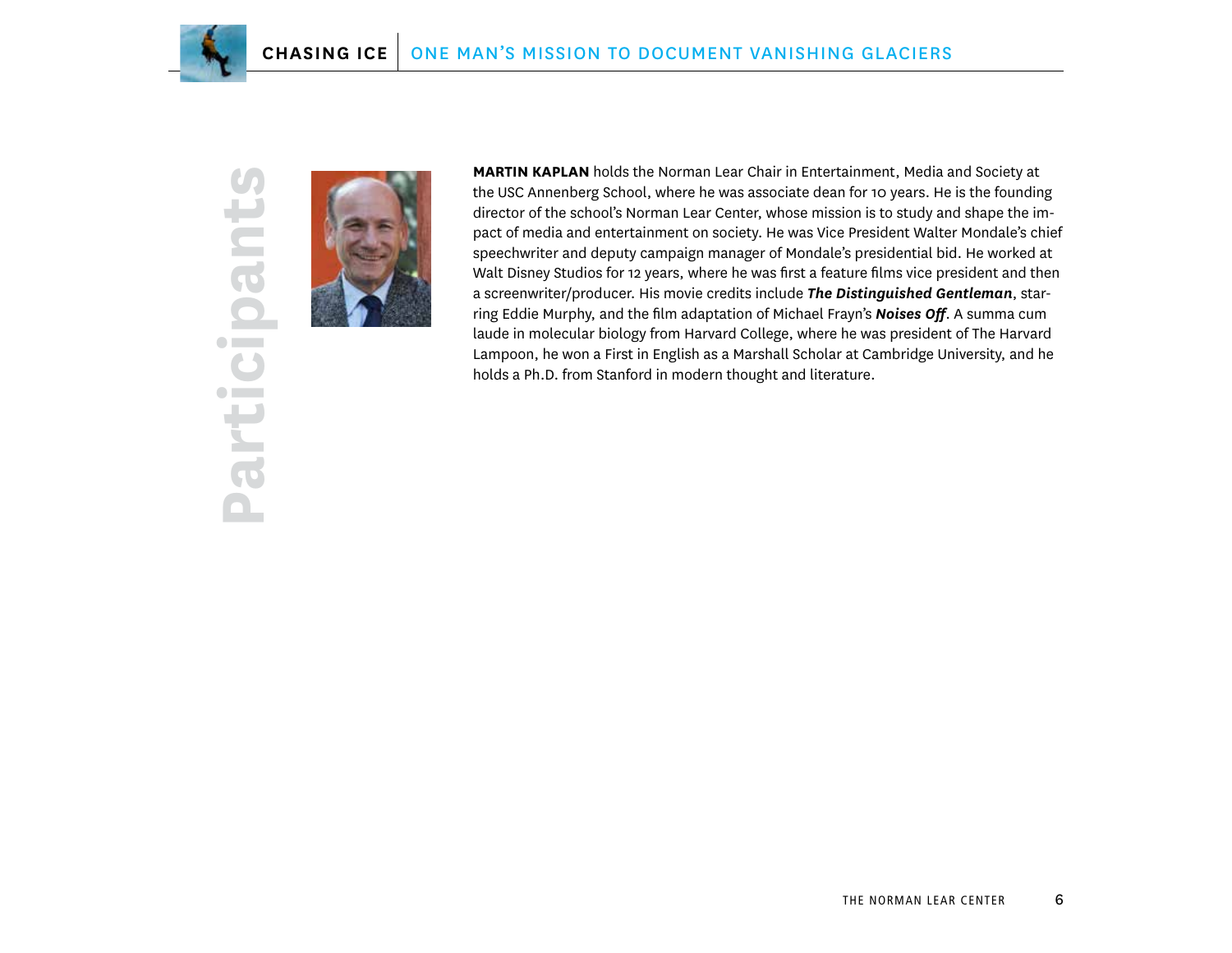**Marty Kaplan:** Good evening. You look good. You look really good, it's a hot crowd. We're going to have a terrific evening. Thank you so much for coming.

My name is Marty Kaplan. I'm the director of the Norman Lear Center, which is at USC, at the Annenberg School for Communication and Journalism. And we're really, really thrilled that this evening is happening. The Lear Center's mission is to study and shape the impact of media and entertainment on society. We've been doing it since 2000, and we couldn't be doing it without the generosity of Norman and Lyn Lear, who are amazing philanthropists, and in the area of environment not least.

We have lots of different projects. I invite you to learn about them at learcenter.org. Our newest project you might've read about in the New York Times the other week. It's funded by the Bill & Melinda Gates Foundation and the Knight Foundation, who decided it was about time to figure out and to innovate in the area of — how do you know if media makes a difference? Does it change things? What are the best ways that can be developed in this age of big data to do that? And we're launching an exciting new program to do that — the Media Impact Project.

And we have other projects. And the oldest and best-funded and bestarticulated project is Hollywood, Health & Society, which is an effort to inspire and inform the creative community, so that when they talk about issues, when you talk about issues like the environment, that

you have access to the kind of information and stories that you need.

So tonight is a collaboration between Hollywood, Health & Society and the Environmental Media Association, EMA. EMA has been up to this since the year  $-$  gosh  $-$  24 years now? Twenty-four years. So EMA has been working this terrain for that long, and we are thrilled to be able to partner with a leader in this area tonight.

What we're going to do is we're going to see an amazing movie, *Chasing Ice*, which I've seen a number of times on a small screen; I'm really excited to see it on a big screen. We're then going to have a panel discussion, including part of the creative team who made it

"The need for something to say never ends. And you, our creative community, have been so generous with your access and understanding of the power of words and images. Popular entertainment in all its incarnations is how people learn and how people form their opinions."

**– DEBBIE LEVIN, PRESIDENT, ENVIRONMENTAL MEDIA ASSN.**

and a couple of scientists who will tell us why we should not just slit our wrists and despair about all the stuff that's going on. We'll have questions and answers. And there will be food, more food, dessert, in the lobby later on.

If you are live tweeting tonight — and I know who you are — the hashtag for the evening is #chasingice. What I'd like to do now is introduce to you the director of our Hollywood, Health & Society program. Please welcome Sandra de Castro Buffington.

**Sandra de Castro Buffington:** Hello, everybody, and welcome. We're so glad to have you with us tonight. I'd like to start by thanking five of our wonderful funding partners — [Barr], Grantham, Skoll, Climate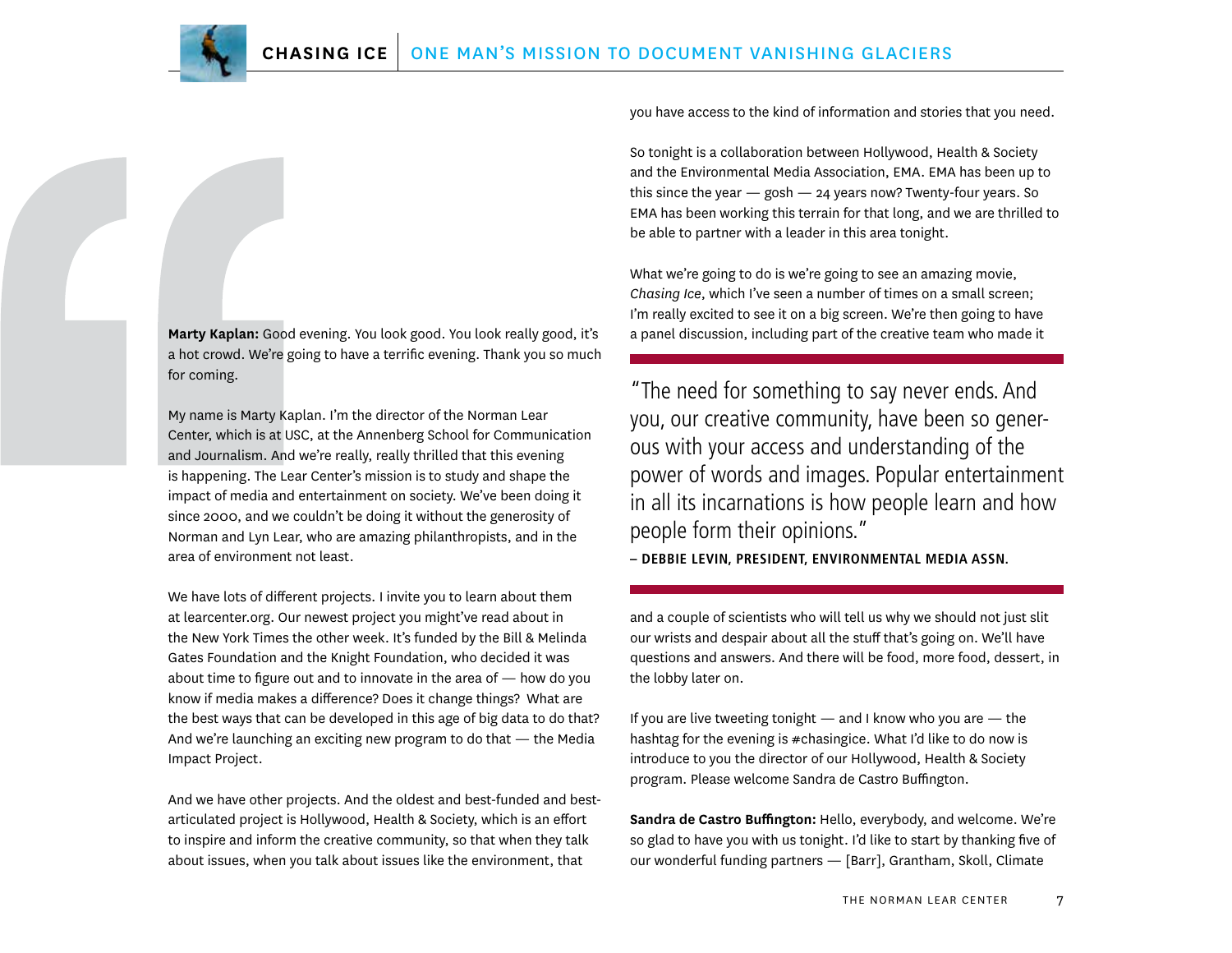Works and anonymous—for making this screening possible. And I'd also like to thank the staff of Hollywood, Health & Society, the Norman Lear Center and the Environmental Media Association for organizing this evening for us. So thank you all.

So Hollywood, Health & Society, which is a program of the Norman Lear Center, recognizes the profound impact of entertainment media on knowledge and behavior. Like it or not, people are learning from television and movies. And that's why Hollywood, Health & Society serves as a free resource to writers and producers to connect you all with experts on climate change and health for your scripts. We help writers make their stories more compelling by making them more realistic and more accurate.

So why does that matter? To give you a sense of how it impacts viewers — 10 percent of viewers signed up to become organ donors after seeing a single episode on organ transplantation on the show *Numbers*. Over 8 million viewers learned for the first time how to prevent the spread of HIV from mother to child from a single episode of *Grey's Anatomy*. And over 11 percent of viewers of a storyline on *90210* about breast cancer and the BRCA gene called their doctors to schedule screenings. And of course, you've heard a lot about this from Angelina Jolie recently. Their stories reach viewers at disproportionate risk — the viewers who might never ask the questions otherwise.

Okay, so how does this work? If you're a writer, a producer, in the audience tonight, you can call Hollywood, Health & Society, and we'll connect you to science experts and to health experts. We'll give you real stories of real people and case studies for your creative teams. We'll arrange customized story tours to take you to NASA's Jet Propulsion Lab, or into East and South L.A. to learn about environmental justice on the ground. We'll also evaluate the impact of your stories. We can review scripts, your websites, your social media.

And finally, we recognize exemplary TV storylines on climate change and on health at our annual Sentinel for Health Awards Ceremony. And by the way, we're accepting entries right now. And there is a flyer at the table at the door. So if you'd like more information, please take



one on your way out tonight.

So tonight, we bring you one of the most compelling climate change films to date. It's award-winning, and we're very lucky that following the film we'll be able to hear from the producer and writer. We'll also hear from a scientist from the Jet Propulsion Lab at NASA, and we'll also hear from one of the founding members of the UCLA Climate Solutions Program who is now with the XPRIZE Foundation.

We hope you're all entertained, we hope that you're informed, and we hope that you're inspired to write about climate change in your storylines. Thank you.

**Marty Kaplan:** The cool thing about all those services is that they're free.

It's now my pleasure to introduce to you the President of the Environmental Media Association. She has been president of EMA *Martin Kaplan, director of the USC Annenberg Norman Lear Center, delivers opening remarks at the special screening and panel for "Chasing Ice."*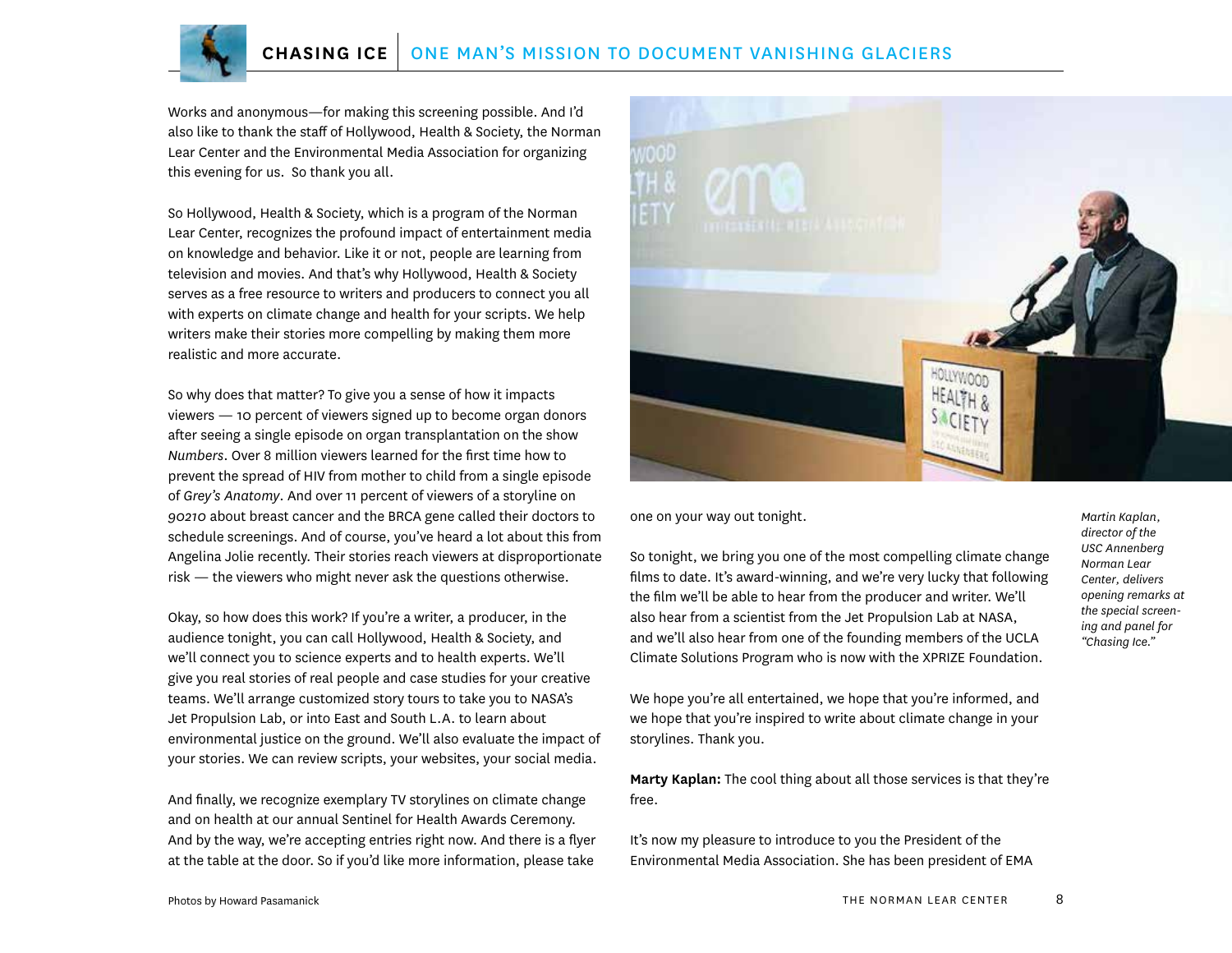since there has been a Norman Lear Center. Please welcome Debbie Levin.

**Debbie Levin:** I didn't realize that. That's very cool, actually. Thank you, Marty.

Well, as you've heard a couple times here tonight, EMA has been around for 24 years. We were founded by Lynn and Norman Lear, and Cindy and Alan Horn, with a mission to mobilize the entertainment industry in a global effort to educate people about environmental problems that inspire them into action, which was incredibly unique 24 years ago. And the media was nothing like it is right now. But educating and motivating the public about sustainability through all forms of media is still our core focus, and it's more important than ever.

Through our boards, we have the privilege of a close connection with the entertainment industry. We've been involved with storylines, the creating of two of the major networks' Annual Green Weeks of Environmental Content. We created the EMA Green Seal, the industry standard for productions; and maximized our reach utilizing the incredible voices of our celebrity supporters to role model green behaviors.

Little example — about a week ago, Marty wrote this amazing article that I'm sure most of you read in *The Huffington Post*, a climate change article. And we thought — oh, we're going to ask a couple of our friends to tweet that. In two hours, we had 5 million views, from a couple of tweets. Allie is here tonight, too — one of our amazing tweeters is here, and really, really helped us — Allie Sudol.

Our EMA Young Hollywood Board — we now have passionate opportunities to utilize the media in these ways, ways that we never imagined in 1989. One tweet, as I said, from popular talent can garner millions and millions of views, re-tweets, followers. This is how information is shared at this point. And this is the media.

The need for something to say never ends. And you, our



creative community, have been so generous with your access and understanding of the power of words and images. Popular entertainment in all its incarnations is how people learn and how people form their opinions.

In October, we'll hold the 23rd Annual EMA Awards that honor film, TV, digital productions and individuals that increase public awareness of environmental issues and inspire personal actions on these issues. We're so proud that the EMAs have become the premier green event for the entertainment industry.

*"Chasing Ice" producer Paula DuPré Pesmen discusses how she became involved with the award-winning documentary that features the work of photographer James Balog.*

We have the opportunity to educate a global audience, and you guys have the opportunity to get a really beautiful Tiffany Award, which I love seeing on series. Because — this is so funny — when you watch television shows, we have so many of you great writers who have won EMA awards in the past for various programs. And I see them as props. I forgot the last thing I saw it on, but it was on a show that was just out, and I saw it on the desk. And it was like, sort of, just a part of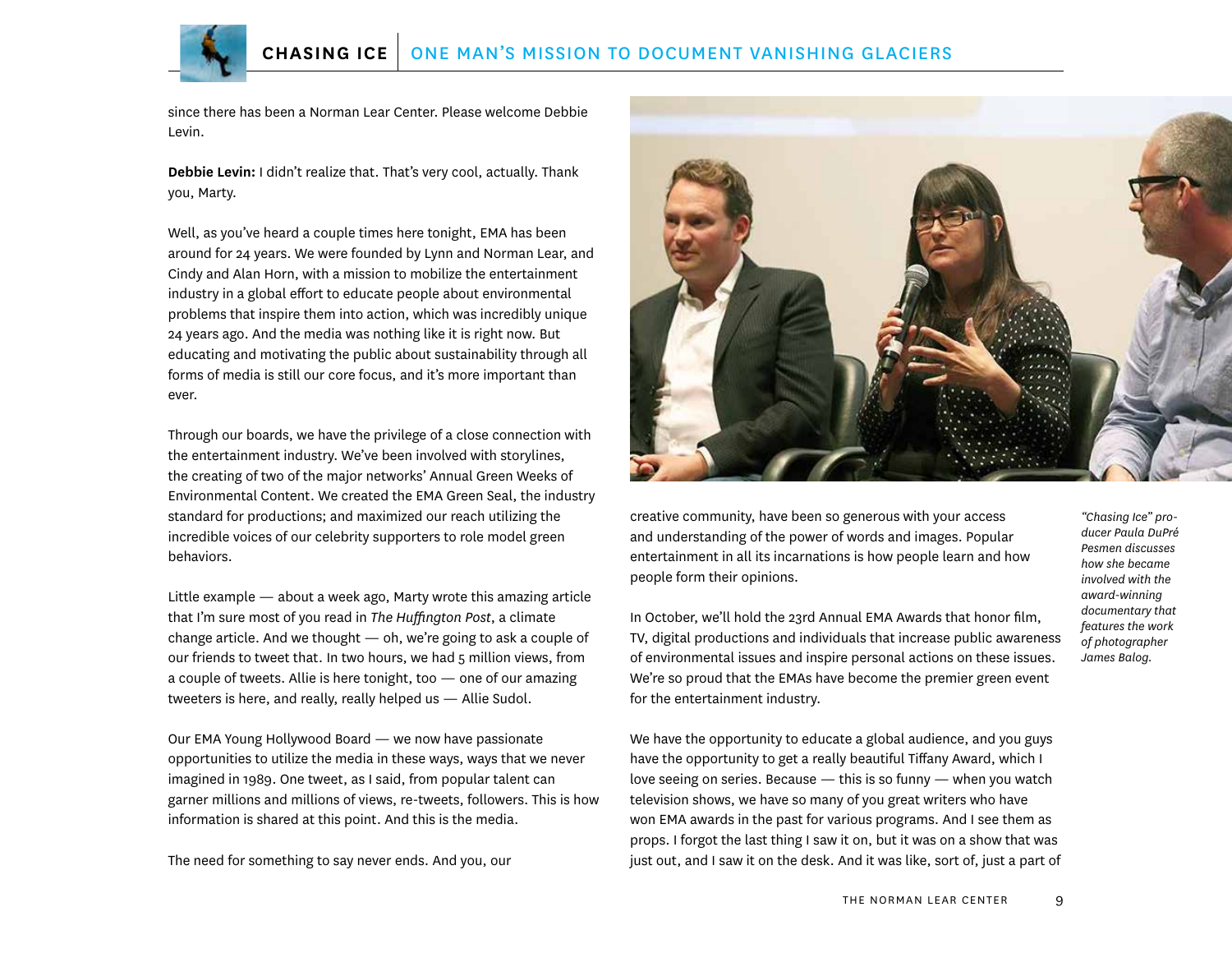

the decoration. And I'm like — oh, my God, there's an EMA Award. It's kind of like sightings that we see.

Some of our past EMA Award recipients include President — Vice President—Al Gore — President, that was like a weird mistake; Ted Turner, Jeff Skoll, Dave Matthews, Justin Timberlake, Elon Musk, Jessica Alba . . . *Veep*, *Real Time with Bill Maher*, *CSI*—all of the *CSIs*, and, of course, *Chasing Ice*.

We're at a crucial time in our earth's history. Climate change is no longer abstract. It's sadly the impetus behind unnatural weather catastrophes that are happening with alarming regularity. Writers and producers of content have the power to enlighten the public to support behaviors and candidates that will work to curtail the carbon that's the engine behind the weather events that have taken over our earth.

With storylines that inform as well as entertain, we can motivate change faster than any government entity. We can motivate through viewers. And that is the most powerful tool.

Thank you all so much for being here tonight, and everything you do to educate through your art. And now, the film. Thank you.

#### **Sandra de Castro Buffington:** Do you want to start?

**Debbie Levin:** Yeah, we can start. I just have to say something. I've seen this film — this is my third time seeing the film. The first time I saw it was actually at the Lears' house, on a big screen, but not this big. Not this big. But pretty big, for a house. Then I watched the film on my computer as I was looking for time codes for the perfect clip for the EMA Awards. Not the best way to see it, but very intense.

This is amazing to see. On this big screen, it was so much more visceral. I have to say that — because I was talking to Paula before, and I was telling her this stuff — but you could literally feel the crunch of the snow, and just the magnitude of all of it. This is just such a beautiful gift to be able to see it like this. So thank you guys, again, for what you do.

Okay. I would like to introduce our panelists. Perfect timing.

**Marty Kaplan:** Sorry, we don't have running water.

**Debbie Levin:** I'm so happy to introduce Paula DuPré Pesmen. Paula has worked for more than 16 years as an associate producer for filmmaker Chris Columbus and 1492 Pictures. She's been part of many successful feature film projects including *Mrs. Doubtfire*, *Home Alone 2: Lost in New York*, *Rent*, *Harry Potter and the Prisoner of Azkaban*  $-$  how do I say that? I don't have  $-$ 

"With storylines that inform as well as entertain, we can motivate change faster than any government entity. We can motivate through viewers. And that is the most powerful tool."

**– DEBBIE LEVIN, PRESIDENT, ENVIRONENTAL MEDIA ASSN.**

**Sandra de Castro Buffington:** "Azkaban."

**Debbie Levin:** "Azkaban." See, my kids aren't the right age, so I don't know how to say that — and *The Chamber of Secrets*, *Harry Potter and the Sorcerer's Stone*, *Stepmom* and *Jingle All the Way*.

She was a producer for the Academy Award-winning film *The Cove* also an EMA Award winner, by the way — and in 2009 became a producer for the award-winning documentary, *Chasing Ice*. Paula was also honored with the Producer of the Year Award in 2010 by the Producers Guild of America for her work on *The Cove*.

Next, I would like to introduce Mark Monroe. Mark is an awardwinning documentary filmmaker whose writing credits include the multi-award-winning *Chasing Ice*, the Academy Award-winning *The Cove*, *Last Play at Shea*, *The Pat Tillman Story* and *Morning Light*,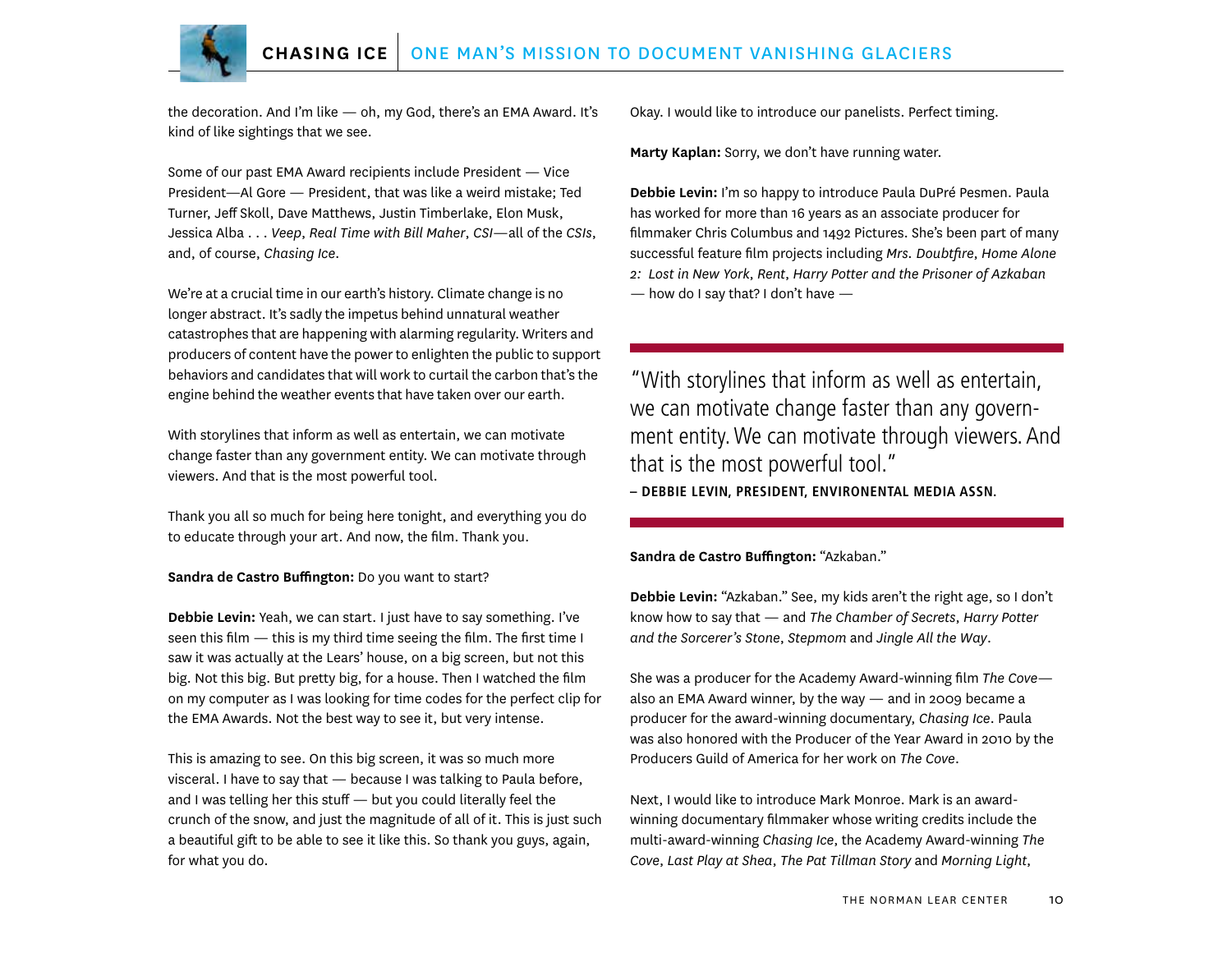

which he also directed.

He's produced biography-style television programs that include *Fearless*, *Beyond the Glory*, *Project Greenlight*, *Titanic: Secrets Revealed*, and *The Greatest: Muhammad Ali*. Mark has also been working on numerous documentary features on such wide-ranging subjects as Formula One racing, Somali pirates, mountain climbing, and the ocean explorer Sylvia Earle. He's also working on *The Singing Planet* with director Louie Psihoyos — how did I do with that? Louie should change his name, because you absolutely cannot pronounce it — [to] film *The Cove*. Mark won the 2010 Best Documentary Script Award from the Writers Guild of America for his work on *The Cove*.

**Sandra de Castro Buffington:** Okay. And now, to me — I would like to introduce Dr. Josh Willis — down there, yes. And Josh is the lead NASA scientist on the Jason satellite missions, which measure the rising oceans from space. He's one of the world's leading experts on global sea level rise and the ocean's role in global warming and climate change. He has a PhD in oceanography from Scripps in San Diego and currently works at NASA's Jet Propulsion Laboratory. So welcome, Josh.

**Josh Willis:** Thank you.

**Sandra de Castro Buffington:** And last, but definitely not least, I would like to introduce Dr. Paul Bunje. Paul is a senior director for prize development at the XPRIZE Foundation. Before joining the Foundation, he served as the founding executive director of the UCLA Center for Climate Change Solutions.

He is also a researcher at the UCLA Institute of the Environment and Sustainability. And Paul was trained in biology at the University of Southern California and earned a PhD from UC Berkeley. So, welcome.

#### **Paul Bunje:** Thank you.

**Debbie Levin:** We're going to start with our first questions. Mark, as a documentary filmmaker, you've worked on lots of different issues.



Which issue is the one that you are really passionate about? Not that we're pushing you to say the environment or anything, but —

**Mark Monroe:** The one that I would be currently working on, I guess. Whenever you take on one of these projects, you become completely invested in it. I've been fortunate, very fortunate, to have a career to be able to kind of like be a mini-expert on a few things for a little while and get to hear kind of the cutting edge, the leading voices in these issues, from time to time. So it's been very fulfilling.

*Dr. Paul Bunje talks about his work as senior director for the XPRIZE Foundation, which works to spur breakthroughs in technology to benefit humanity.*

**Sandra de Castro Buffington:** Okay. And Mark, how did this film come about?

**Mark Monroe:** That's a more entertaining question, probably. Paula and I were fortunate enough — I was fortunate enough to work with Paula on *The Cove*. And she called me after *The Cove* and said you know, there's this other movie, and it involves a photographer — [Louie Psihoyos] was a photographer. Involves a very, you know,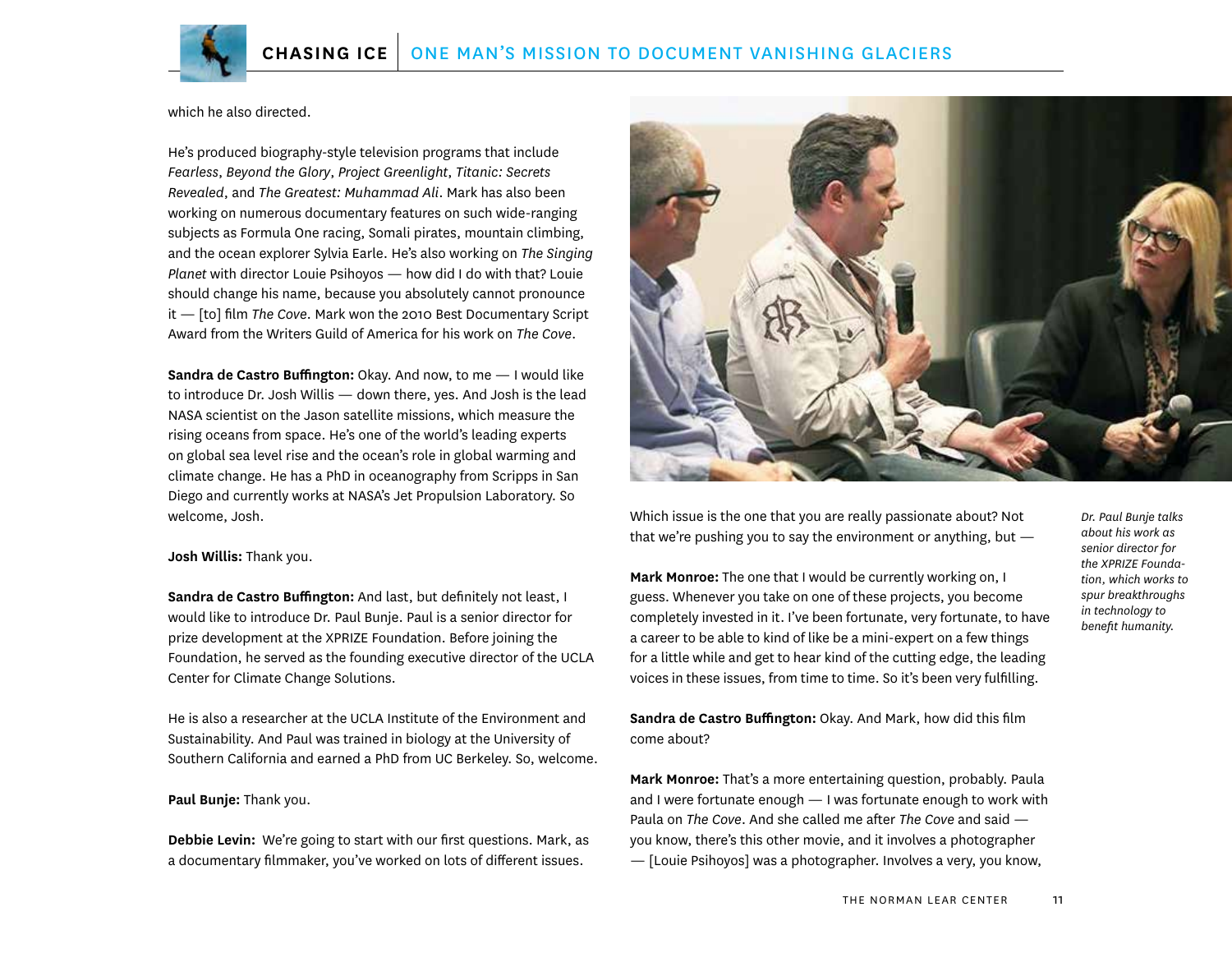

critically acclaimed photographer, he lives in Boulder. And I was just like — it can't be another one. It's like, really? And she said — yeah, but it's these kids that are working with him — just talk to him once, and we'll go from there.

And I talked to Jeff, who you saw in the film. And he sounded like he was about 12 at the time I talked to him on the phone. But he was unbelievably passionate. And I knew if Paula was recommending him to me and this story to me that there was something there. And I just — I'll never forget the first time meeting Jeff.

You know, when you watch this film, James Balog comes off as, you know, a very motivated guy, guy with a lot of perseverance. Jeff probably matches him in determination. Because he lived with this thing for three or four or five years before we ever had a prayer of getting it done. But he would not let it die. And it was fascinating, it was great.

So that's how I came onboard and got hooked up with Paula again, and the whole thing started all over.

**Debbie Levin:** Going to Paula — okay, this was what I want to know — how did you get from *Harry Potter* to *Chasing Ice*?

**Paula DuPré Pesmen:** Little bit of a side curve, I guess. When I was on *Harry Potter*, on the first one, my husband, Curt, was diagnosed with advanced colon cancer. And so we went through the journey of saving Curt's life. And the day I returned back to London, I got a call to my desk, and it was for a wish organization for a child's wish. And I realized nobody was doing that for the films, so I started doing that. And it became one of my main reasons to go to work. I just loved spending the day with these kids. They were from organizations all around the world.

And so during *Rent*, I decided to leave film and start a nonprofit to help families with critically ill children. And the first day that I started there with Care, I launched it in Louie Psihoyos's photography studio. And he says, you know — I'm going to be doing a film and nonprofit; maybe you can help me, and we can pay you, and you can have a side job. And I was like — okay. That sounds good. So I literally retired like 12 hours and discovered documentary filmmaking.

So I would do — there was Care during the day, and *The Cove* in the afternoons and evenings. And it's just every weekend, and it's just evolved. And I love it. It's amazing. It's a nice -

**Debbie Levin:** That's amazing. That is a great story.

Paula DuPré Pesmen: It's not financially the advice I would recommend to anyone, but —

"For most of the audiences we've been screening the film for over the last year, there is a big sense of urgency — wanting to know what they can do, how they can get involved. And it's been very humbling to see people's reactions." **– PAULA DUPRÉ PESMEN, PRODUCER FOR "CHASING ICE'**

**Mark Monroe:** Documentaries in general?

**Debbie Levin:** Spiritually.

**Paula DuPré Pesmen:** Our karma account is heaping, overflowing.

**Sandra de Castro Buffington:** That counts for a lot. That's an amazing story.

I'm wondering, how has the film impacted people's perception, their attitudes and their sense of urgency about climate change?

**Paula DuPré Pesmen:** I don't know how you all feel. But for most of the audiences we've been screening the film for over the last year,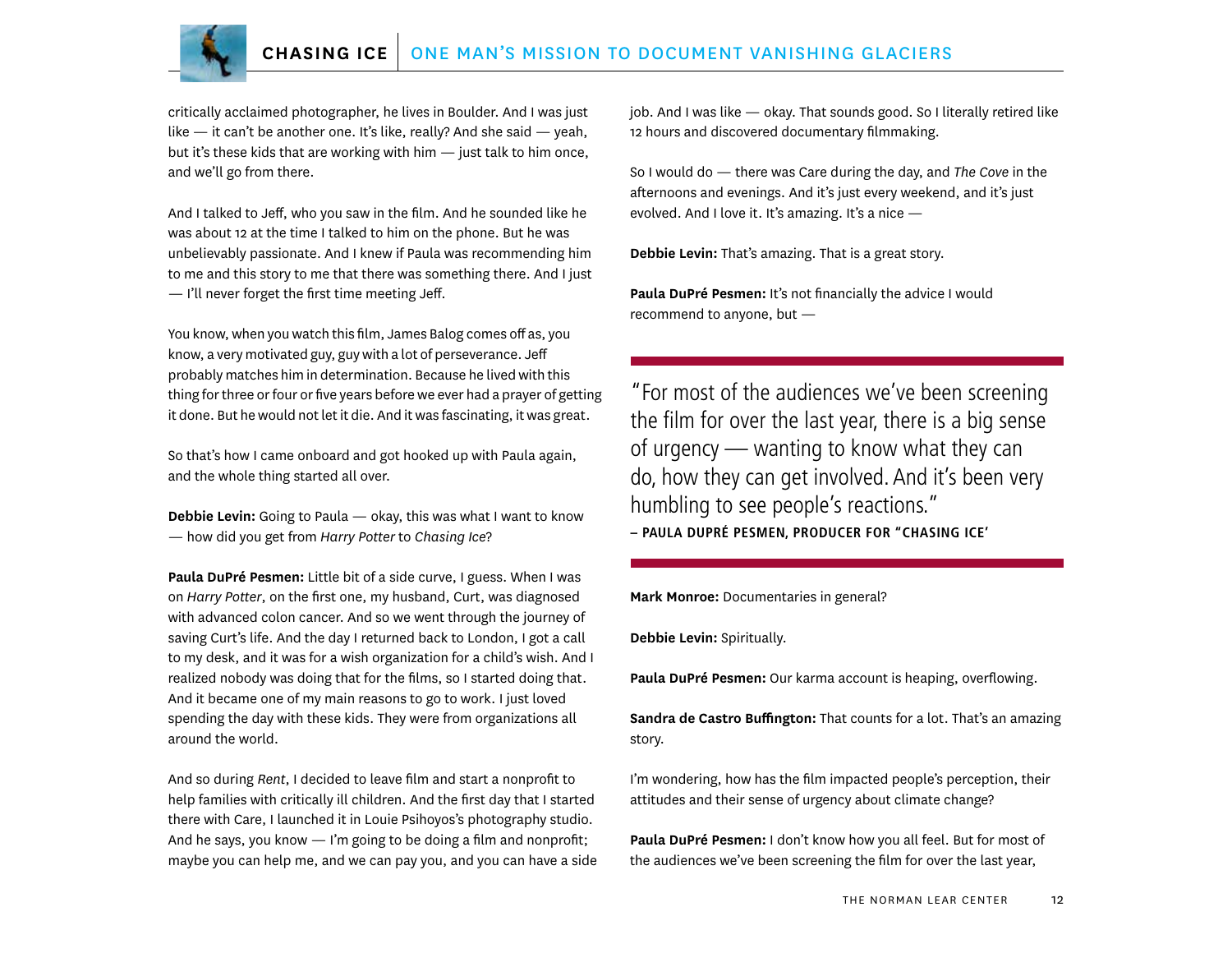

there is a big sense of urgency — wanting to know what they can do, how they can get involved. And it's been very humbling to see people's reactions.

We had a screening in Utah with students. And we asked them you know, one girl said — do you hope this film will change people's perception on climate change? And we said — well, how many of you did this film change your perception? And three quarters of the hands went up. And then we said — well, how many of you would like to share it? And pretty much every hand came up. So we started seeing that more and more over the year.

There's been some pretty extreme cases. There was a woman who came out in Los Angeles from the theater, and our volunteer started filming her with his phone. And you know, she was saying  $-1$  love Bill O'Reilly, I love Fox. And I came in here to snicker and sneer, and I couldn't move when the film ended. And I'm going home, and I'm going to spend the rest of my life trying to undo everything I've done. So, you know, there are cases like that. And it went kind of viral. And there are some extremes like that.

But overall, I think for most of us, even for me — I had heard so much about climate change, but to see it was really powerful. And James's work really does that for us.

**Debbie Levin:** Josh — okay, as a climate scientist — we're seeing all of this, and we understand that the reality is that this is what's going on. And it seems huge. It seems so big. What could an individual do, what could we do, so that we could feel like we have some form of power over what our future is?

**Josh Willis:** Yes. Before I answer that question, I just want to thank the filmmakers. This was my first time seeing the movie, and I was really struck. I think you've really captured something here quite amazing. I've spent a lot of time talking to the public about climate change and global warming. And a little bit — I've always known that a lot of the most compelling stories are, as James himself said, in the ice. But I think this movie captured it in a way that I've never quite



seen before. It's really moving and very — I was really impressed and amazed, and kind of dumbfounded, myself.

So I applaud you for capturing a message, that I've been struggling to convey so clearly for so long, so well. So thank you.

**Mark Monroe:** Thanks, James Balog.

**Josh Willis:** I struggle with this question all the time myself. Of course, the climate is changing. These are, as you said, massive changes. We're raising the levels of CO2 above where they've been for millions of years. You may have heard in the news just a couple of weeks ago, in the last week or two, we passed the 400 parts per million mark in the atmosphere.

So this is a little bit of a wakeup call, a reminder, that it's really time to do something. And I think, you know, we've had the planet on a sort of high-carb diet for the last hundred years. And it's time to go

*The film's writer, Mark Monroe, answers a question from the audience during panel at the Writers Guild Theater.*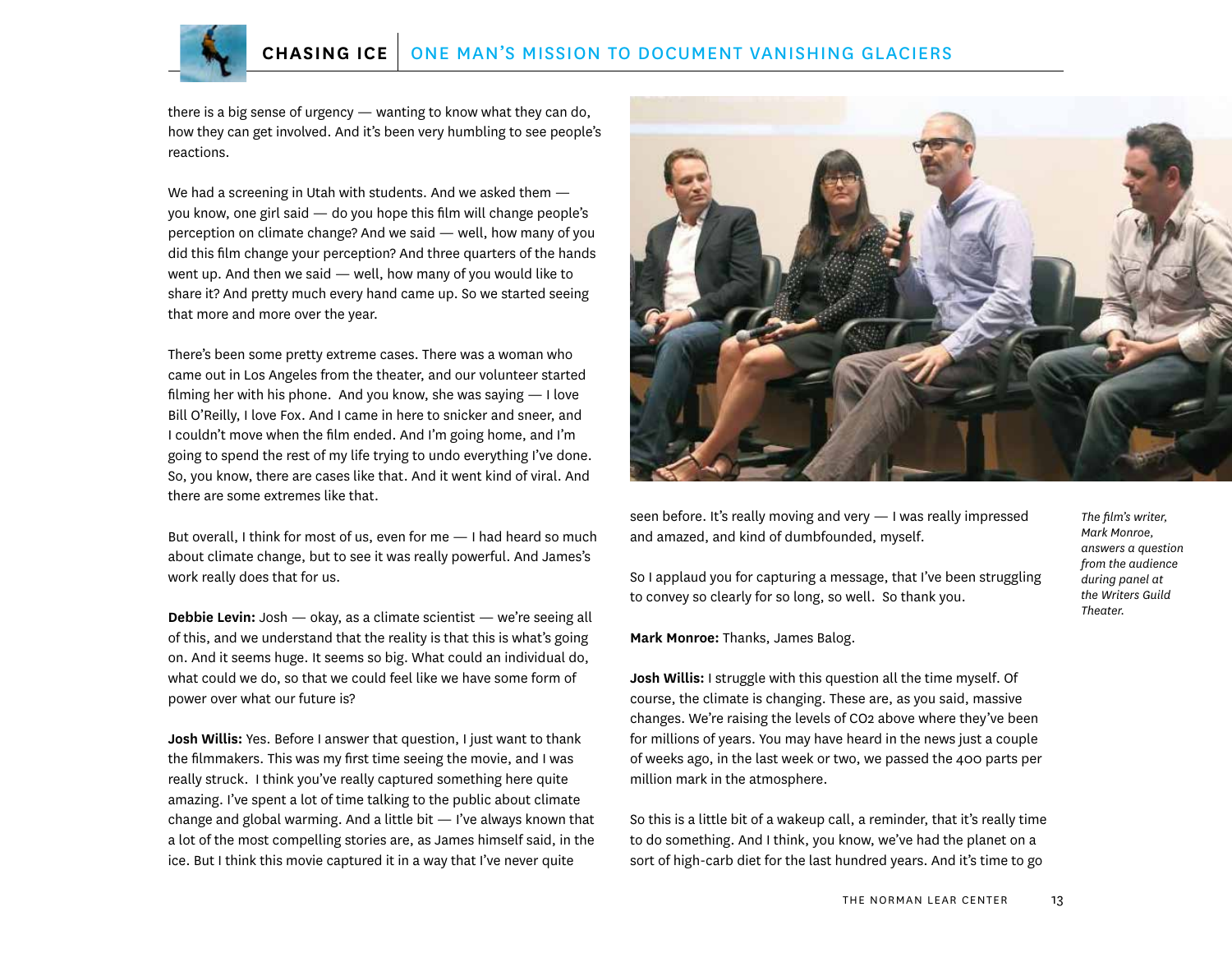

lean and get green.

And I think that — I think, though, that what can you do about it is a hard question. Of course, everyone can play a role in reducing their carbon footprint. You can buy a more fuel-efficient car, you can live close to where you work. You can turn off the lights when you leave, turn off the faucet when you're not brushing your teeth. But these are small things.

And I think the thing that's important to remember is that this is a global problem. It is a  $-$  every time we put a ton of carbon into the atmosphere, most of it is going to stay there for a thousand years. And our planet is going to continue to react to it for a thousand years. We do not yet have any technology to remove carbon from the atmosphere.

So what we do today is going to be with us for generations. And I think that to really effect change, we have to do it at the highest levels. So I like to tell people that how you vote is as important as planting a tree or buying a Prius. We really have to ask our policymakers for policies that have an impact on how we use energy, and what kind of pollution and how much we put into the atmosphere.

**Debbie Levin:** Thank you.

**Sandra de Castro Buffington:** And Josh, as a climate scientist, do you also see yourself as a climate advocate? And I wouldn't say the word "activist," but I kind of wonder where you see yourself on that scale. And are those roles in conflict?

**Josh Willis:** don't think they're in conflict. And yes, I would consider myself an advocate for the climate. I'm not quitting my day job, though; I'm still going to be a climate scientist. And I think that scientists have a responsibility to talk about climate change. And I try and do that quite regularly. You know, I feel similarly responsible, as James does, I think, in that conveying the message of what's happening is a huge part of my job, and something I think that climate scientists have not done well so far.

I actually have a story about a small run-in I had with Rush Limbaugh, where he talked about one of our papers on the radio. And he said — I have this quote, he said — to overturn the world economy based on the musings of a few idiot leftist scientists is just stupid, and that's what global warming is actually all about.

So subsequent to that, my wife had me some business cards made, where my job title is idiot leftist scientist.

So I don't know if that answers your question. But I think we do have a responsibility as scientists to speak up, and I try and do that at every opportunity.

"I think that scientists have a responsibility to talk about climate change. ... Conveying the message of what's happening is a huge part of my job, and something I think that climate scientists have not done well so far."

**– DR. JOSH WILLIS, CLIMATE SCIENTIST WITH NASA-JPL**

**Debbie Levin:** Terrific. Paul — you're one of the special scientists that address the connection between research and practicality. For the writers in the room, can you talk to the urgency on how to express this connection in stories, and again to sort of allow people to feel some power in their own lives to effect any kind of change?

**Paul Bunje:** I honestly — and I was thinking the same thing Josh was, in terms of thanking the filmmakers, for this. And to be honest, I think that, in large part, answers your question. One of the things that I was struck by in this film is just how remarkably it connects you not just to the issue at hand but to the person behind the issue, right?

This was really a story about James and his quest, right? And we got to learn about his passion, and how it damaged his knee, and its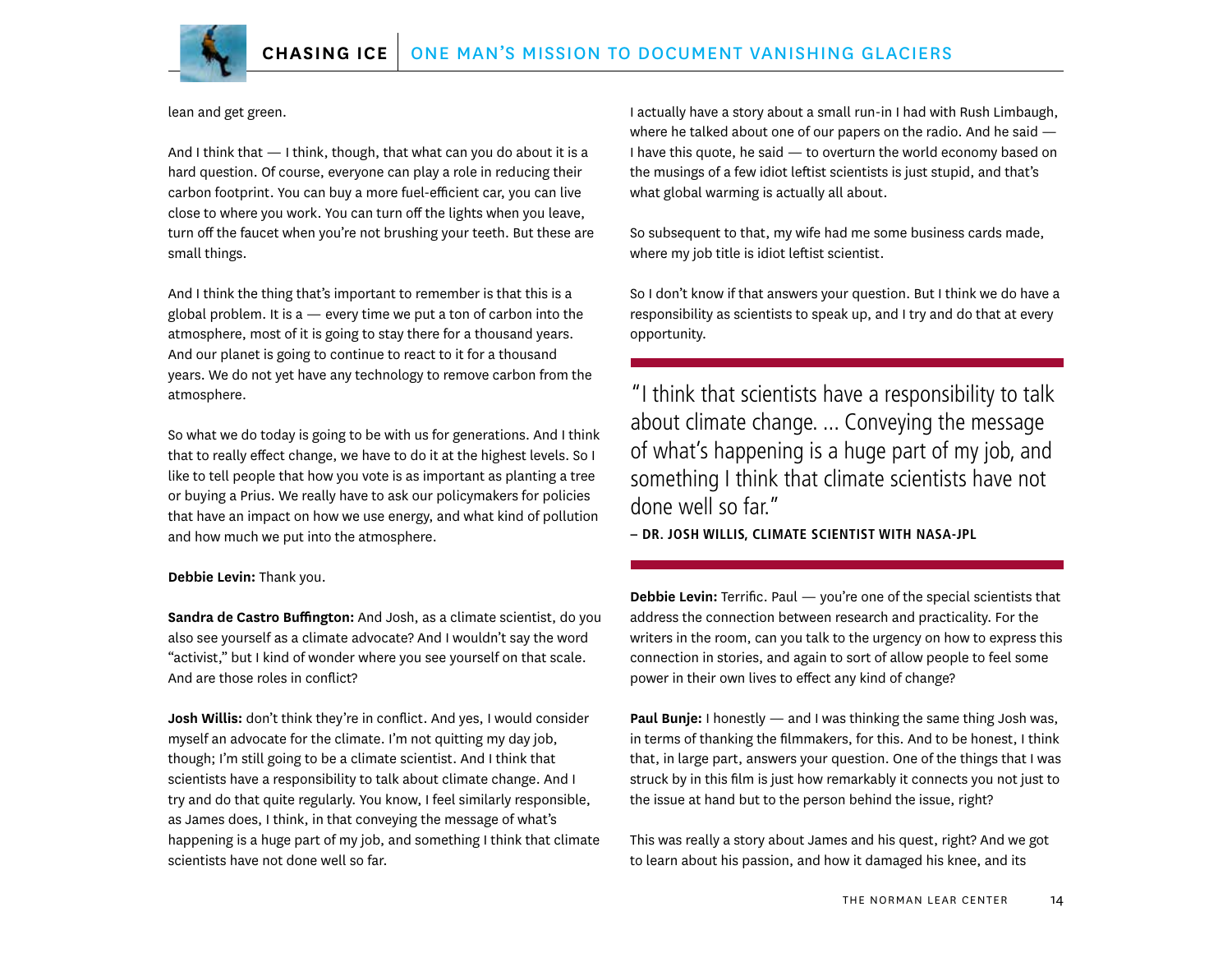effect on his family, and everything that he and his entire team went through in order to get this. The story of science, and how it gets done  $-$  everything that Josh does in the lab every day of the week  $-$  is at least as compelling as the facts that get published in the paper that Rush Limbaugh takes issue with.

In fact, the stories behind there are the sorts of things that give rise to scientists that are like Josh, and say  $-$  and myself  $-$  I have a reason to do this. There's something in my gut that makes me not only get up in the morning to study this more, but to be a part of giving that to people who can communicate it effectively in film, on television, in newspaper articles, on the radio, to their friends, on Facebook whatever it happens to be. All of those things, all of those stories, are out there, and they're rich. Really, frankly, they're incredibly rich. And they always involve the opportunity that you might crash in a helicopter.

I'll bet I could ask Josh, number of times you might've died in the field. And I could give you fun stories about when I've been in the field, and these sorts of things. The reason that's important is because it connects every person to the human story that's here.

Climate change isn't just about the ice that's melting in the glaciers of our northern latitudes or in high mountains. Climate change is also the story of how a civilization that was built on 10,000 years of stable climate, since the last ice age, has decided to put itself, as Josh said, on a high-carbon diet that's going to give us a climate we've never seen in the history of not only humankind, but really the majority of any part of our evolutionary history. We don't know what this is going to look like. And that's a story that every single one of us can potentially relate to.

Those stories connect to scientists that might be chasing tornadoes in Tornado Alley, they might be studying the wildfires in Russia, they might be looking at heat waves in the Northeast that are causing blackouts that may result in deaths as a result of hot temperatures and no air conditioning. Every single one of those things is studied by scientists. Every single one of those things connects to actual



individuals on the ground. And once you start seeing those connections, the same way we can connect with James, you start to see how it is — that this not only is something theoretical, but it's a story of what we want in our daily lives, in our community. And frankly, you know, we're talking about civilization in the balance here — what is it that that connection can do for me, and how it is that I can do something for humanity writ large. And there really are solutions, as Josh eloquently said.

*Panelists onstage at the Writers Guild Theater following the screening of "Chasing Ice."*

**Sandra de Castro Buffington:** So let me ask you about those. We know that the XPRIZE motto is "making the impossible possible." So what can you tell us about the science and technology that's emerging that can help us solve these problems?

**Paul Bunje:** So this is where I think we can actually be a little bit optimistic, frankly. And Josh said this — I say the same thing there's sort of three realms of solutions that are possible. There's policy. And frankly, we're actually doing a good job there.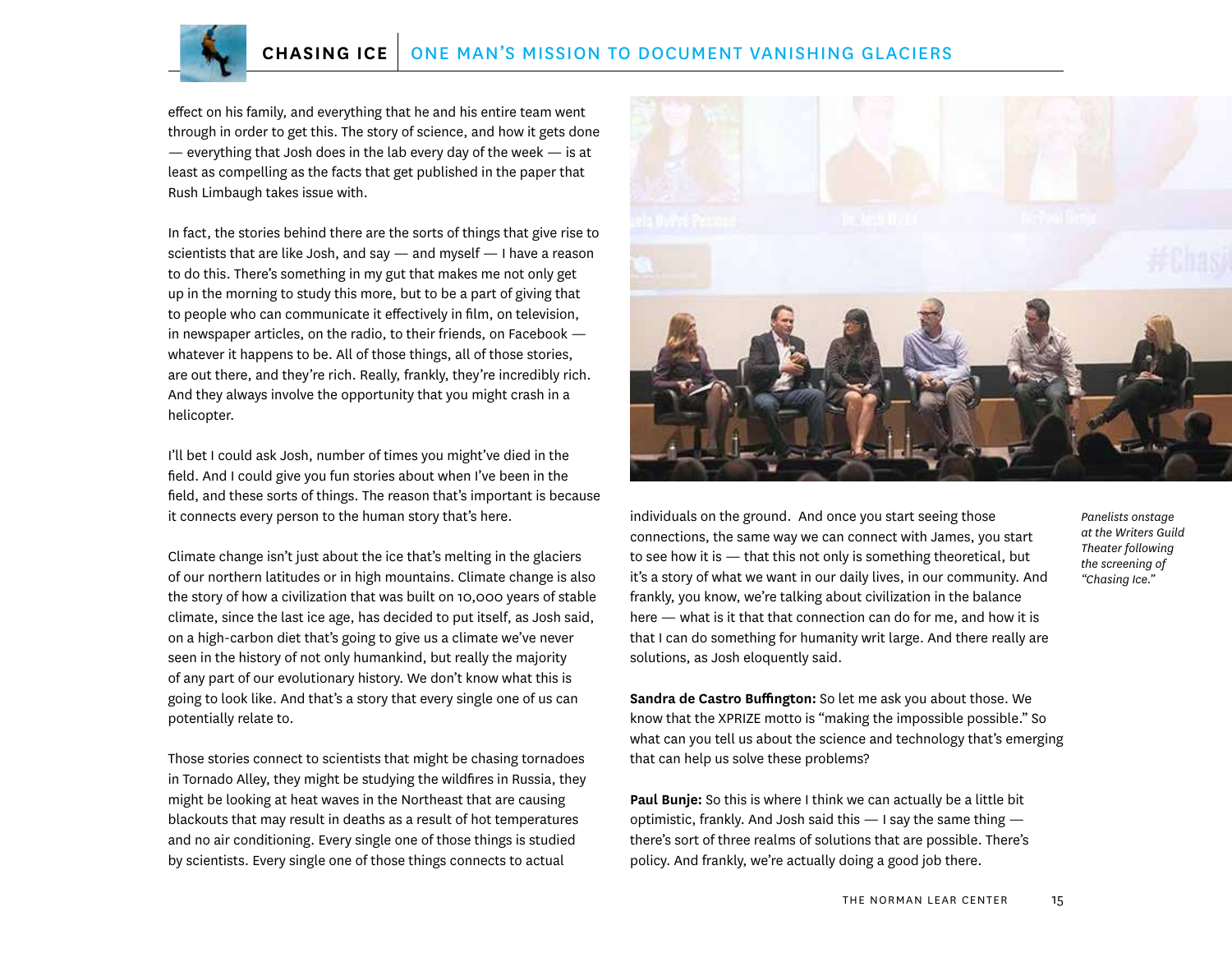

How many voted no on Prop 23 a couple of years ago? How many folks here voted no on the proposition that was trying to repeal AB 32? If you voted no on Proposition 23, you took a real action that resulted in the cap-and-trade program in California — the sixth- or seventh-largest economy today in the world is limiting its carbon emissions. Next year, we're going to link up with Quebec and actually have a larger market for that. It was a real policy action that real individuals had to vote in order to implement. So that's something that actually happened.

Behavior — Josh mentioned, all the behavioral actions we can take. But there's a whole host of other sorts of things that are also part of this. One of my favorite examples is — in California, the majority of carbon emissions are a result of transportation, us driving around. Most of that transportation is not on your commute; it's in daily activities that you do. And in fact, the largest amount of congestion of any time of day — can anybody guess when that is? When the most congestion on the roads happens?

**Unidentified Audience Member:** (Inaudible — microphone inaccessible)

**Paul Bunje:** Nope.

**Unidentified Audience Member:** (Inaudible — microphone inaccessible)

**Paul Bunje:** Nope. It's close to 7 a.m. — drop-off at schools. How many of you walked to school when you were a kid? How many of you have kids or grandkids who walk to school today? The schools haven't moved. Those are real behavioral changes that we've made as a society, culturally; as well as how we've built our towns and cities. I don't like letting my daughter walk across Ventura Boulevard. That scares the hell out of me, frankly. But those are real behavioral changes that have a serious impact on our actual carbon emissions, and my commute.

The last one, that you're getting at — technology. We really do have to get off of our carbon-based economy. The entire global economy is based on fossil fuels. The reason we're here today, we have lights, the reason that we can drive around, we have iPhones — all of the great benefits of our wealth in the Western world, and growing wealth in the developing world — particularly China and India — is based on fossil fuels. We're not going to get rid of that good life, nor should we. It's elevated people out of poverty, it's stopped in many places massive amounts of fatality and death. It's improved the lives of billions.

So how can we do it in a way that doesn't also result in the massive death of billions in the future? That's where we need real technology shifts. And that's the place where — I love working at XPRIZE, because we literally are about radical breakthroughs for the benefit of humanity.

"Climate change is also the story of how a civilization that was built on 10,000 years of stable climate ... has decided to put itself ... on a highcarbon diet that's going to give us a climate we've never seen in any part of evolutionary history." **– DR. PAUL BUNJE, SENIOR DIRECTOR, XPRIZE FOUNDATION**

And that means — what are the technology shifts? What are the dreams that you can have that you need to see happening next? That means a carbon capture and recycling prize. That means a breakthrough battery prize that will allow us to store energy on the grid, power electric aircraft, and make sure that all of our energy that comes from solar and wind can actually be stored for the times that the sun isn't shining and wind isn't blowing.

And we're launching these prizes — over the next few years, you'll see these sorts of things. Because frankly, they're possible. The technology isn't that crazy. We just need to get the world's attention and capital, and innovation and innovative capacity focused on it. And that's one of the things that XPRIZE does by launching these massive \$10 million-plus prizes.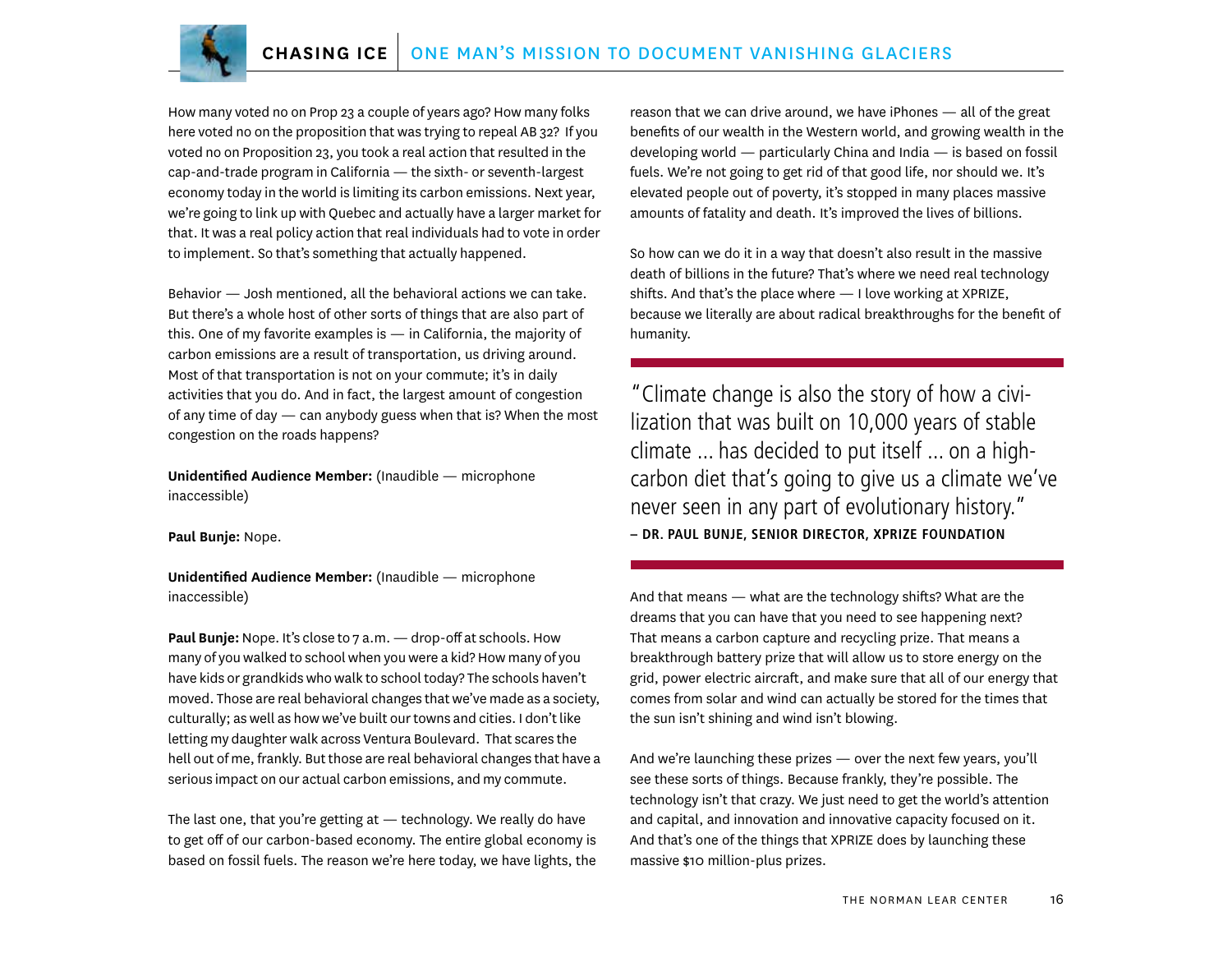

**Sandra de Castro Buffington:** Wow. Okay, thank you.

We'd like to open this up to Q&A with the audience. And what we'd like to do is take three questions at a time. So if you let the runners with the mics know, raise your hand — okay, here's one, two — and do we have three? Three.

**Unidentified Audience Member:** Thank you. Want me to start? Okay.

You know, I was thinking — if you've ever heard of the humorist Robert Benchley, he once said that there are only two kinds of people in the world — those who believe that there are only two kinds of people in the world and those who don't.

I've come to believe that there are only two kinds of people in this with this topic. There are those who don't believe in climate change, because they don't want to believe in climate change — taking the path of least resistance — and then there are those, the rest of us, who do believe in climate change in spite of the fact that we don't want to believe in climate change.

And I'm wondering, when is the fight going to be taken to the climate change deniers to  $-$  lost my train of thought  $-$  to attack their motivations? Because right now, they're on the attack. They have the tactical high ground. And it's about time that the dynamic of the argument is turned around.

**Sandra de Castro Buffington:** Okay. Thank you. Let's take the second question.

**Unidentified Audience Member:** Okay. [I wrote] my question, so to be sure that I'm going to be understood. First of all, I'm very, very happy that I wanted to learn more. And I've come here to see this movie. So congratulations to every one of you that collaborates for it. So that's a great thing. And I think that movies are having so big impact and helps you to learn so fast. So my questions is connected to images. So, how do you think that the young generation — younger than me, right — will emotionally be touched by those images, as in our time they



are so used to see visual effects which they create so huge changes? And they are just used to see that. Do you have any knowledge, if it is any program or idea, how visual effects can bring the global warming more present?

**Sandra de Castro Buffington:** Thank you.

**Unidentified Audience Member:** Thank you.

**Sandra de Castro Buffington:** Take one more.

**Unidentified Audience Member:** Mine's very simple. With any of the cameras, did you guys focus on permafrost at all? And do you have any footage of permafrost melting?

**Sandra de Castro Buffington:** Okay. Want to start?

**Mark Monroe:** I want to start with the first question. And I know —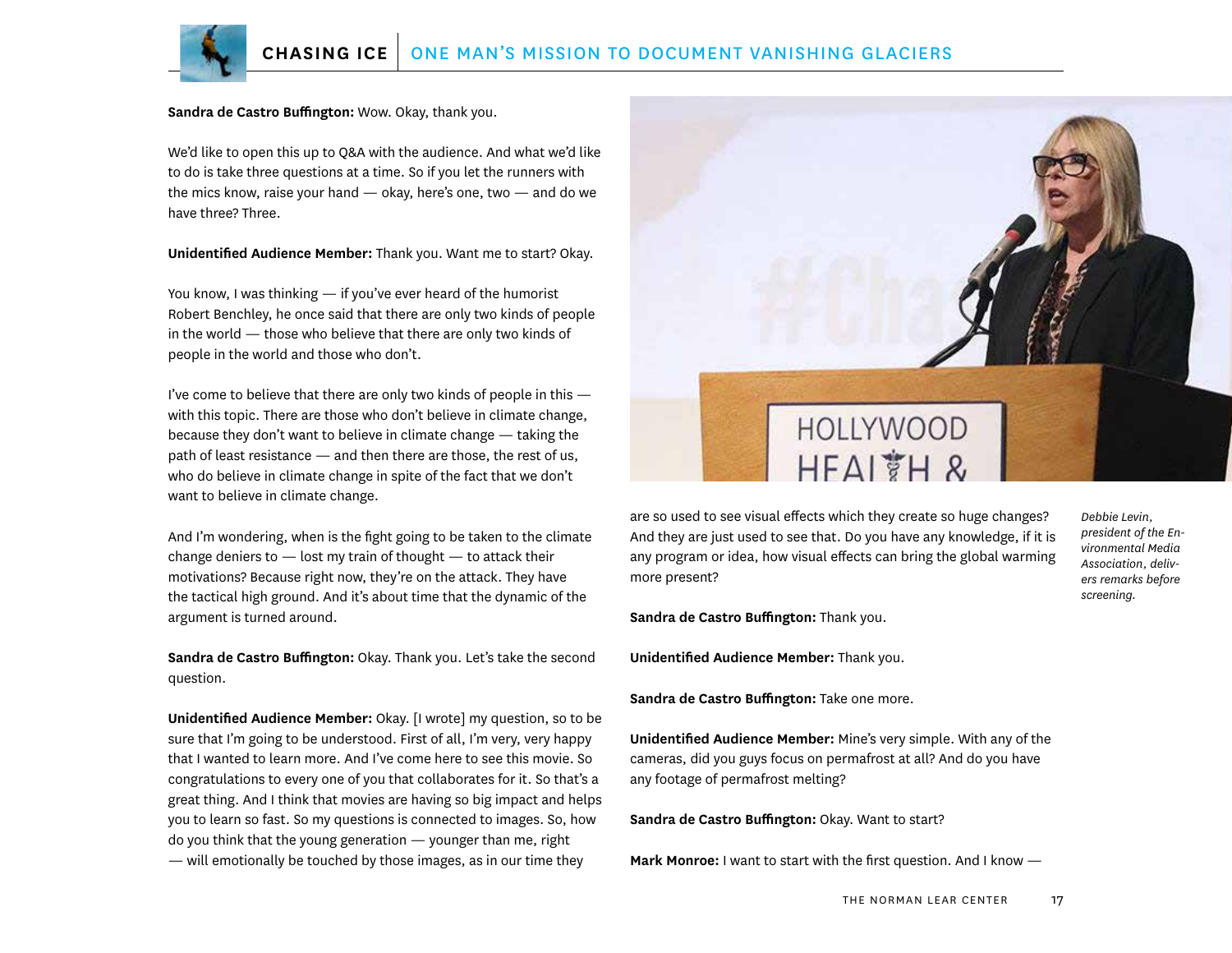

and this is — I think we are actually winning, and I think this picture's proof of it.

And the reason I say that is  $-$  my job, or our job, first is to entertain folks. When you want to make a film, a feature film, you want to make sure you're entertaining people, or else no one will see it; and whatever message you're giving, no one will get it.

And when we started making this film, you know, Al Gore had made his documentary, and it had become an issue. And then the pendulum swung. And you had things like the email scandal. And suddenly, it was like — oh, it's not real. Climate change is not real.

And when we started making this film, they were winning. Because we actually sat in a room — when I say "we," Jeff, basically — Jeff and myself, Paula, Jerry. And we thought to ourselves — now, we can't make it too political. We're getting crushed out there. Because right now, we're getting crushed. And if we want anyone to see the film, we want a Republican to see the film. We can't just stand up and say, you know, this is absolutely real, the deniers are absolutely full of, you know, whatever.

And over the course of making the film — particularly, I would say, from Paula and from Jerry — we became emboldened by what we were doing. And we started saying to ourselves — what are we doing? Of course it has to be about James Balog. The first incarnation of the film was all about James Balog, and it was a very much more personal story, particularly about the boys — the kids, I call them — and James, and this adventure. And it wasn't nearly as confrontational. And over the course of making the film, we, you know, realized what we had.

And so I do think that we are winning. And I think that we knew that this version would be more entertaining. And that's why.

**Paula DuPré Pesmen:** That's actually a very good way to describe the evolution for us. And what we kept saying to ourselves was — we can't do this because this is a political issue, and it's polarizing, and

we don't — we want to come around another way to show people what's happening.

And then, when we sat in the room, we said  $-$  why is this a political issue? Why is this issue politicized? It affects every person that needs water, air, food; who has children, who has young people in their lives. And that's when we felt more empowered to say — let's just put it out there, and make it accessible as much as we can for everyone, because this issue affects everyone. And for us to buy into this — it's a political issue — is nonsense, you know. That's truly what the realization for us — and it took us a long time to get there. And once we realized that, we really thought that it was something we had to stand up for.

"My job, or our job, first is to entertain folks. When you want to make a film, a feature film, you want to make sure you're entertaining people, or else no one will see it; and whatever message you're giving, no one will get it.." **– MARK MONROE, WRITER FOR "CHASING ICE"**

I don't have the questions, but I can answer that one. I don't remember all the questions.

But I just want to answer your question about the cameras. The other things that James has been shooting, and now — so he was starting this as just a five-year project. And I've been on this for five years; it's been going on for seven. And now he's started a nonprofit, and he's continuing other ways of visual evidence of the effects of climate change through air.

He's been in Colorado, where we all live. We've had this horrible pine beetle just destroying our forests. He's been documenting with the time-lapse photography the pine beetle, the sand storms. He's really — he's now taking cameras in the Southern Hemisphere. So it's a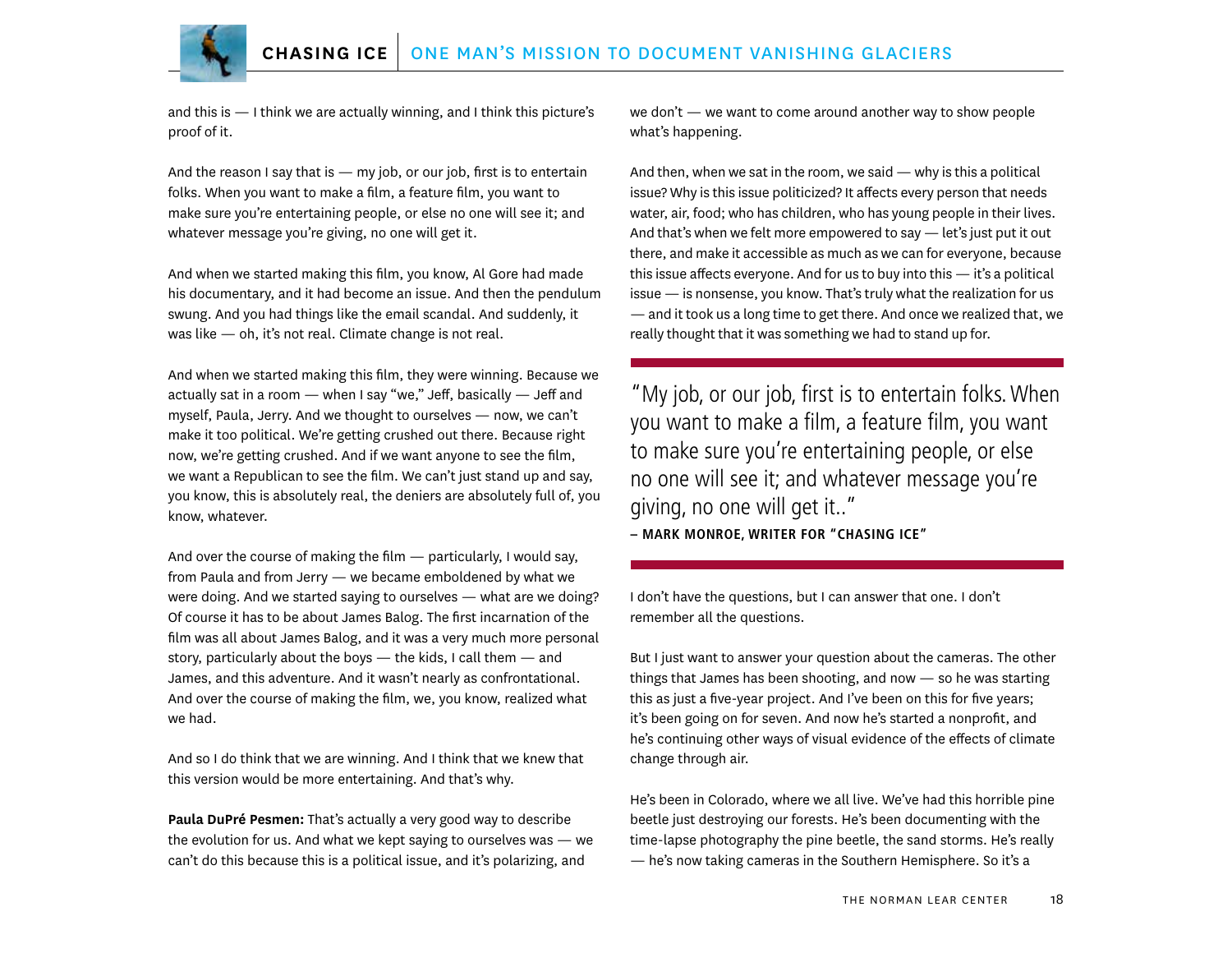

real passion for him now to figure out other ways to share the visual evidence.

**Debbie Levin:** I wanted to say just one thing about the first question again. I think that it's interesting — the world that we're in right now, everyone seems to have a voice. And a lot of news organizations or editorially news organizations are supported by big corporations, when, you know, it's sort of the politics and the corporations there's a lot of input for what they do. However, I think that our community, the entertainment industry, is really unified in being a believer, as you said, but not being happy about it but believing it. And I think that the personal stories, like Mark was saying whenever you can link something to someone's — you know, in their home, with their family, all of a sudden, the urgency becomes undeniable.

And I think having documentaries out there and having the facts out there, talking about how things truly link — like, you know, if you see — watching this film, you could see that the ice melts, the water rises, a hurricane comes, and the devastation is more. That makes sense. Even for somebody who's denying it, they could say — well, there's always been hurricanes. But there hasn't been this much exposure to the population.

So these are stories that  $-$  these are elements, especially in TV  $-$  I mean, especially with our shows, you guys need stories every second. And there's a different catastrophe that happens every week. So I think, you know, as we were talking about, and as Paul was talking about, fact is greater than fiction here. And you know, just linking it and making it personal, I think we can overcome whatever the talking heads are doing for whatever their agendas are. I think that the power that the scripted world has is enormous.

**Josh Willis:** Just want to add, Mark, is that analogy or the metaphor of the pendulum swinging the other way on this issue — I hate that analogy.



**Josh Willis:** No, it's okay.

It gave me an opportunity to make this comment. The reason I hate it is because political issues aren't pendulums. Pendulums swing on their own free will. And these issues are pushed and pulled, and yanked. And what happened during that period was that the other side just kind of beat us up. And there is  $-$  you know, I  $-$  oftentimes, in talking about climate denial and so forth, people level the finger at scientists and say that scientists are just in a huge conspiracy to soak up all this grant money. And you know, the more controversial they are, the more grant money they get  $-$  which is not true, actually  $$ grant money doesn't just run like a faucet out of DC.

**Mark Monroe:** If you've seen the federal budget, that's not really worth —

**Josh Willis:** No, it's not —

*Dr. Paul Bunje of the XPRIZE Foundation answers a question from the audience as "Chasing Ice" panel listens.*

**Mark Monroe:** Sorry.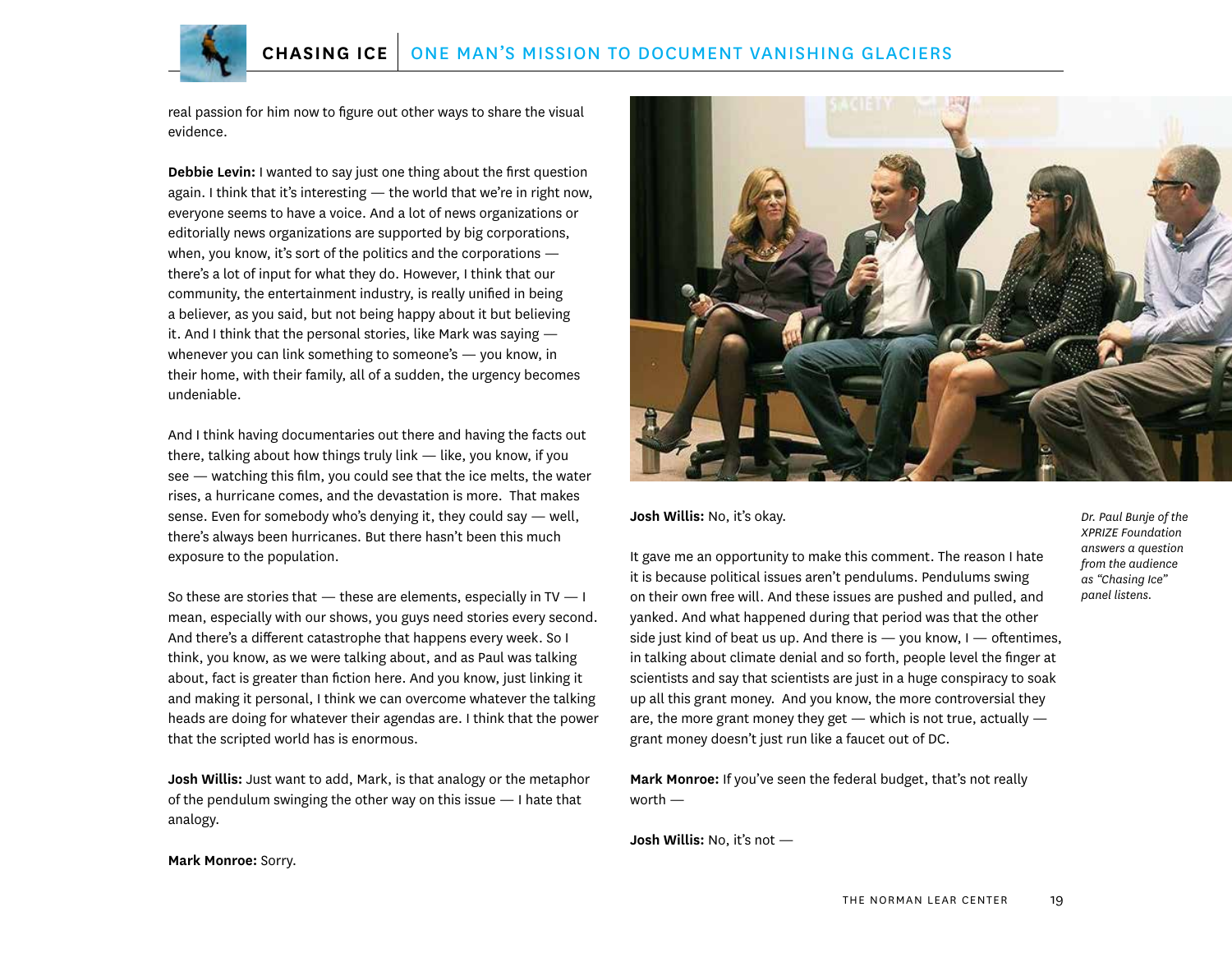

**Paul Bunje:** — high on the hog.

**Mark Monroe:** That's not a huge amount of money.

**Josh Willis:** Right, it's not a huge mountain.

But it's ironic, I think, because there is actually a conspiracy — and I don't use that word lightly — to deny that climate change is really happening. There is a small, well-funded group of people who spend their entire time  $-$  they are paid full time  $-$  to make up false stories to convince people that global warming is not real. I get emails from some of them on a regular basis.

There's a guy named Marc Morano, who used to work for Senator Inhofe. He was one of the people, talking heads, at the beginning of the movie. And he a couple times a week sends out emails to a huge list — including a lot of reporters for a lot of the news agencies we're all familiar with — that have talking points, and ways to refute ongoing science issues that are all carefully crafted to sound very believable and sound very convincing, and are, by-and-large, patently false.

So there is this push. It's not our imagination. And while I blame climate scientists to a certain degree for being poor communicators and not talking clearly about the issue, there is this force out there pushing people into disbelief about climate change, which is a convenient position to be in because of, as we said earlier — the economy really depends on it.

**Paul Bunje:** Can I just real quick also try and answer all three questions? Because the nice thing about each of these — and I agree completely with what everyone said — there's a lot of polling data that actually shows that we're winning this argument. And that's for a few reasons.

This polling data actually goes back quite a ways. And in the mid-1990s, there was no difference between Republicans and Democrats in their perception of climate change. Zero. That includes congressional Republicans and Democrats.

And that's been polled, basically, since then. And the big change, the big shift, the big division between those two parties happened in the year 2000. Why is that? Al Gore and George Bush. Al Gore became identified — for all the good he's done, he became identified as a politician with the climate issue. I mean, this has been a passion of his for many, many years. And that helped kick off all of the sorts of things that Mark and Josh were describing in terms of this antiscience bias fixated on climate change. Course, anti-science bias has existed in many forms for quite a long time.

"There is a small, well-funded group of people who spend their entire time — they are paid full time — to make up false stories to convince people that global warming is not real. I get emails from some of them on a regular basis." **– DR. JOSH WILLIS, CLIMATE SCIENTIST WITH NASA-JPL**

Now, that said, scientists aren't out there to convince people. It doesn't matter if you're a crazy leftist scientist; the science itself is still objective fact. And that objective fact is going to come home to roost no matter what anyone says about it. And the real shift, just in the last couple of years, in some of this polling data, has started to track — and there's some good evidence for it — started to track some of the real massive disasters we've seen in the United States. This is everything from Irene and Sandy.

In the film, 2011 was the largest insurance payout year ever; 2012 surpassed that, because you had things like Sandy. You had massive drought throughout most of the Southwest and Midwest, that also impacted a number of people in those areas, including conservative red states. And you're starting to see this tracking these things, and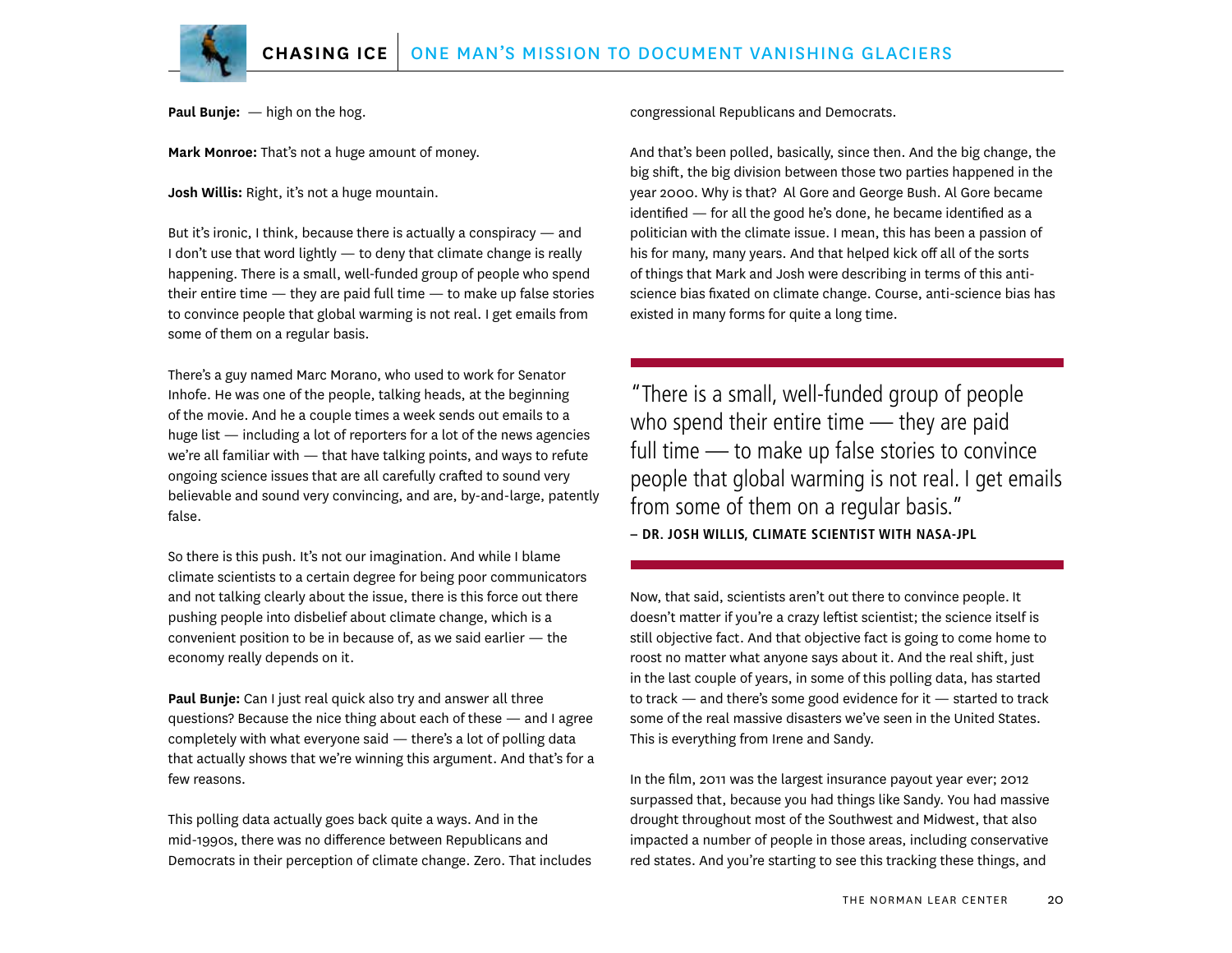

the polling data's starting to show — now a majority of Americans do believe climate change is happening. And not quite a majority think it's due to human activity — so we're close to a point that hasn't existed basically since the 1990s — all as a result of what scientists in large part have been saying forever, and the fact that people are starting to get the fact that not only is this a coming problem, but honestly we can do something about it that isn't going to kill off the global economy.

Wind farms — Texas has the largest number of wind farms in the country. Wind farms aren't killing the economy, the oil economy of Texas. In fact, what they're doing is propping up the energy economy of many of the [core] farmers in West Texas. There's actually lots of solutions in there that are driving this change forward.

And that helps answer the second question. All of these are images you can talk about, that really impact individual lives, that are more than just polar bears and the ice caps. These are sorts of things that are happening here, now, every day, that are directly in line with what it is climate scientists have been predicting for many years would happen if climate change were to come about. In other words, it's because of climate change.

**Sandra de Castro Buffington:** We have only five minutes left probably only four at this point. So maybe we could take — how many more? Two more minutes. So let's take one question, and then we'll close.

**Unidentified Audience Member:** I'll be quick. It's more of a statement, actually. I've been in this movement for 40 years. And thank you so much for doing this.

And I think an important thing is how this is spinning exponentially. A friend of mine at the UN said what we're seeing now in the last couple years is like an hors d'oeuvre to what's coming. So there is a sense of urgency. And a couple years ago, I was in Sweden at the Tällberg Forum, and I had dinner with a chief justice from Amsterdam. And he's put together something where we're literally going to create lawsuits,



crimes against humanity, to these big corporations, who — don't ask me why they have enough money and homes for 10 years — I mean, lifetimes — but actually, where it will affect them and their children and their grandchildren financially. So that's being put together.

*Dr. Paul Bunje meets with audience member following panel discussion at the Writers Guild Theater.*

And then secondly, we've created a team to do PSAs, where we're doing them like in Times Square and in movie theaters. We're doing them for foster care and everything. But the power of PSAs is something. Imagine Times Square if we showed these glaciers. You know, it's got to be grassroots. And that's just my opinion, and thank you.

**Paula DuPré Pesmen:** Can I just say one thing?

**Sandra de Castro Buffington:** Real quick.

**Paula DuPré Pesmen:** I just wanted to say one thing to all of you, because I think what you are able to do is so powerful. And as a mom with two boys, it's so important for these kids. And when I saw this